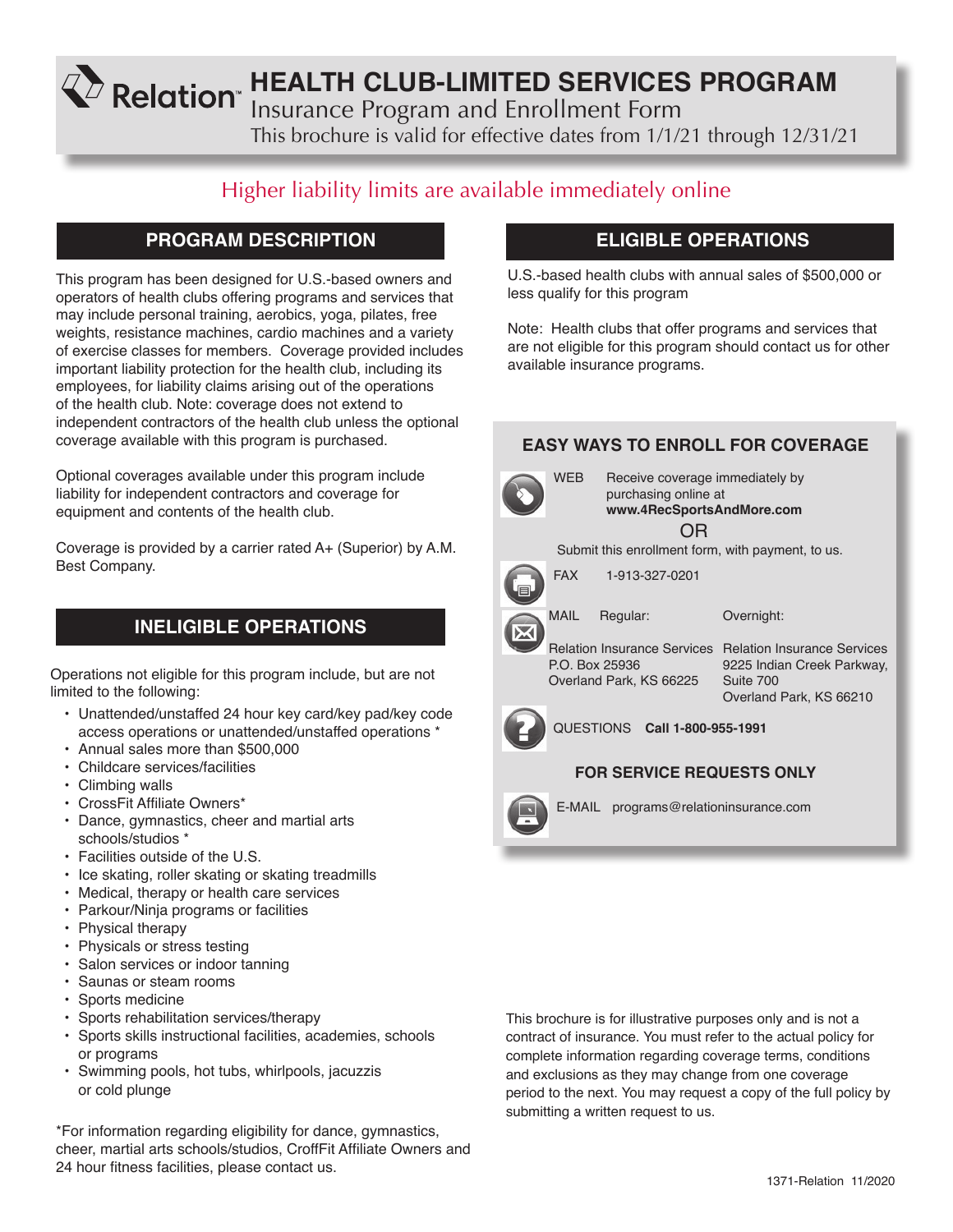## **EXCLUSIONS**

## The following represent only some of the exclusions contained in this policy.

- Abuse, molestation, harassment or sexual conduct
- Acupuncture
- All operations listed as ineligible
- Amusement devices (e.g.: rides, slides, inflatables, bungees, climbing walls, dunk tanks)
- Communicable disease
- Events, competitions, tournaments, camps/ clinics conducted or sponsored by, or on behalf of the insured, unless reported and approved by us
- Asbestos
- The sport of boxing
- (contact/sparring)
- Cryogenic chambers/therapy
- Cycling (other than stationary) • Employment-related practices
- 
- Fungi or bacteria
- Instruction/activity held on or in open water (e.g.: lakes, ponds, ocean)
- Lead
- Massage therapy
- Nuclear energy liability
- Sale or distribution of herbal, medicinal and/or nutritional products
- Training programs for law enforcement, public safety and military personnel
- Transportation of participants/members
- The sport of wrestling

## **COVERAGES AND LIMITS**

## **On-site and Off-site Coverage:**

Applies to the instruction activities of you and your employees and the business operations at your insured premises and also extends to locations away from your insured premises (e.g.: training or class instruction at other locations).

| <b>Coverages</b>                                                                   | <b>On-site and Off-site</b><br><b>Health Club Coverage</b>       |                                   |  |  |
|------------------------------------------------------------------------------------|------------------------------------------------------------------|-----------------------------------|--|--|
| <b>Commercial General Liability</b><br>Each Occurrence                             | <b>Option 1</b><br><b>Option 2</b><br>\$1,000,000<br>\$2,000,000 |                                   |  |  |
| General Aggregate (other than Products-completed<br>Operations)                    | \$5,000,000<br>per owned location                                | \$5,000,000<br>per owned location |  |  |
| Products-completed Operations Aggregate                                            | \$1,000,000                                                      | \$2,000,000                       |  |  |
| Personal and Advertising Injury                                                    | \$1,000,000                                                      | \$2,000,000                       |  |  |
| Damage to Premises Rented to You<br>(Fire Legal Liability)                         | \$1,000,000                                                      | \$1,000,000                       |  |  |
| Medical Expense (other than participants)                                          | \$<br>5,000                                                      | \$<br>5,000                       |  |  |
| Hired Auto and Employers' Nonownership Liability<br>(not provided while in Hawaii) | \$1,000,000                                                      | \$2,000,000                       |  |  |
| <b>Professional Liability</b>                                                      | \$2,000,000<br>\$1,000,000                                       |                                   |  |  |
| Legal Liability to Participants                                                    | \$1,000,000                                                      | \$2,000,000                       |  |  |
| <b>Rates</b> (per \$1,000 of annual sales)                                         | \$<br>\$<br>13.13<br>8.75                                        |                                   |  |  |
| <b>Minimum Premiums</b>                                                            | \$1,100.00                                                       | \$<br>1,650.00                    |  |  |

## **\* Visit www.fitnessinsurance-kk.com for Higher Liability Limits \***

Coverage provided under this program includes:

**Commercial General Liability with Broadening Endorsement** – coverage which protects the insured against liability claims for bodily injury and property damage arising out of premises, operations, products and completed operations and personal and advertising injury. Additional or broadening coverages added with the broadening endorsement are:

- · Expected or intended injury resulting from the use of reasonable force to protect persons or property
- · Non-owned watercraft extended to 58 feet
- Supplementary payments \$2,500 bail bonds, \$500 a day loss of earnings
- · Knowledge or Notice of Occurrence
- · Waiver of right of recovery
- · Bodily injury definition expanded to include mental anguish, mental injury, shock, fright, humiliation, emotional distress or death resulting from bodily injury, sickness or disease.
- Damage to Premises Rented to You the term fire is replaced with fire, lightning, explosion, smoke and leaks from sprinklers
- Additional coverages:
	- Emergency Real Estate Consultant Fee \$25,000
	- Identify Theft Exposure (for directors or officers) \$25,000
	- Key Individual Replacement Cost \$50,000
	- Lease Cancellation Moving Expense \$2,500
- Temporary Meeting Place \$25,000
- Terrorism Travel Reimbursement (for directors or officers)- \$25,000
- Workplace Violence Counseling \$25,000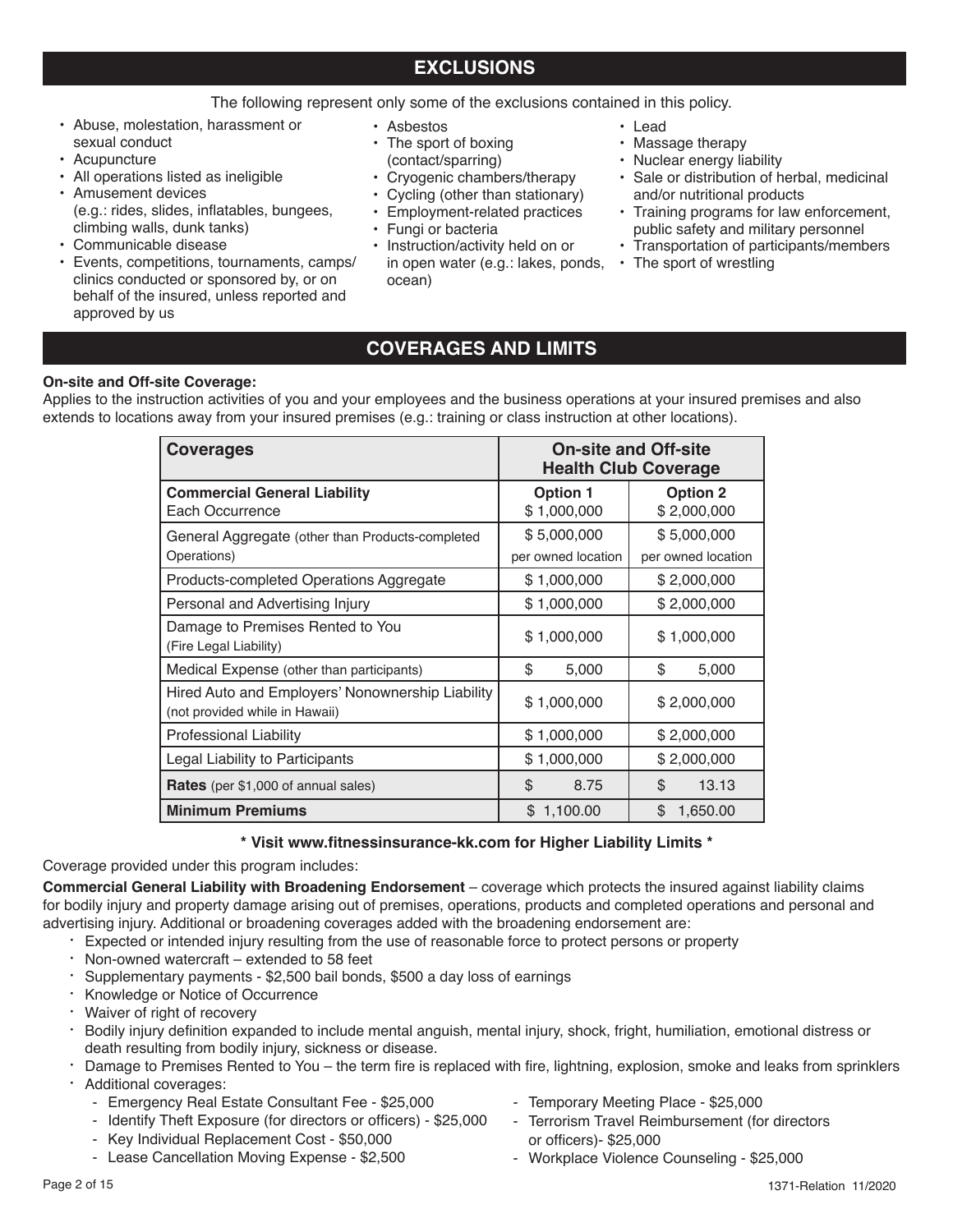## **COVERAGES AND LIMITS CONTINUED**

**Damage to Premises Rented to You** – This coverage is solely for the premises, and the contents of such premises, rented to you if the damage is caused by fire, lightning, explosion, smoke and leaks from sprinklers. Damage that is caused by something other than fire, lightning, explosion, smoke and leaks from sprinklers only applies to the premises, including the contents of such premises, rented to you for a period of 7 or fewer consecutive days.

**Legal Liability to Participants** – coverage which offers protection against bodily injury liability claims brought by persons participating in fitness/exercise activities under the direction of the insured.

**Professional Liability** – provides protection against wrongful acts (breach of duty, neglect, error, omission, misstatement or a misleading statement in the discharge of fitness/exercise activities) that occur under the operations of the insured.

**Hired Auto and Employers' Nonownership Liability** (not provided while in Hawaii) – coverage which protects the insured against liability claims arising out of the maintenance or use of motor vehicles hired or borrowed by the insured on a short-term basis, as well as coverage for those autos your organization does not own, lease, hire, rent or borrow that are used in conjunction with your operations. Coverage does not extend to the transporting of participants or to those vehicles that are rented, hired or borrowed on a long-term basis.

## **OPTIONAL COVERAGES AVAILABLE**

## **Liability for Independent Contractors (non-employees)**

This coverage option allows you to purchase liability for those independent contractor (non-employees) instructors or trainers while they are conducting instruction activities on behalf of your health club operations.

Coverage Conditions:

1. You must have commercial general liability coverage for your facility with our Health Club-Limited Services RPG Insurance Program and coverage must follow the same limit option purchased for your location(s).

> • Cardio kickboxing • Children's fitness programs

- 2. Coverage will be effective the day after we receive the request with premium and will expire on the expiration date of your Health Club-Limited Services RPG Insurance Program.
- 3. A U.S.-based instructor age 18 or older conducting private or group instruction on your behalf for any of the following is eligible for this coverage.
	- Acro dance
	- Acrobatic/partner yoga

(certified instructors only)

- Aerobics
- Aerial/anti-gravity/suspended yoga
	- Exercise
- Fitness bootcamp
- GYROTONIC®
- Hoop fitness
- Personal training
- Pilates
- ZUMBA®

• Spinning • Tai chi • Yoga

- 
- Tumbling (floor only, no gymnastic apparatus)

4. Ineligible instructors or those offering the following operations that are not eligible for this coverage are:

• Dance

- Certified athletic trainers
- Coaching of organized competitive athletic teams
- Instructors under the age of 18
- Instruction of sport skills activities
- Instructor's employment as an exempt or non-exempt employee of a school, university or college
- 5. This coverage is 100% fully earned at inception.
- 6. Contact us for higher limit options.

| <b>Rates</b> * (annual)       | <b>Option 1</b><br>\$1,000,000 CGL Limit | <b>Option 2</b><br>\$2,000,000 CGL Limit |
|-------------------------------|------------------------------------------|------------------------------------------|
| On-site and off-site coverage | \$300.00                                 | \$450.00                                 |

\*Operations with more than 10 independent contractors may be subject to additional underwriting and premium.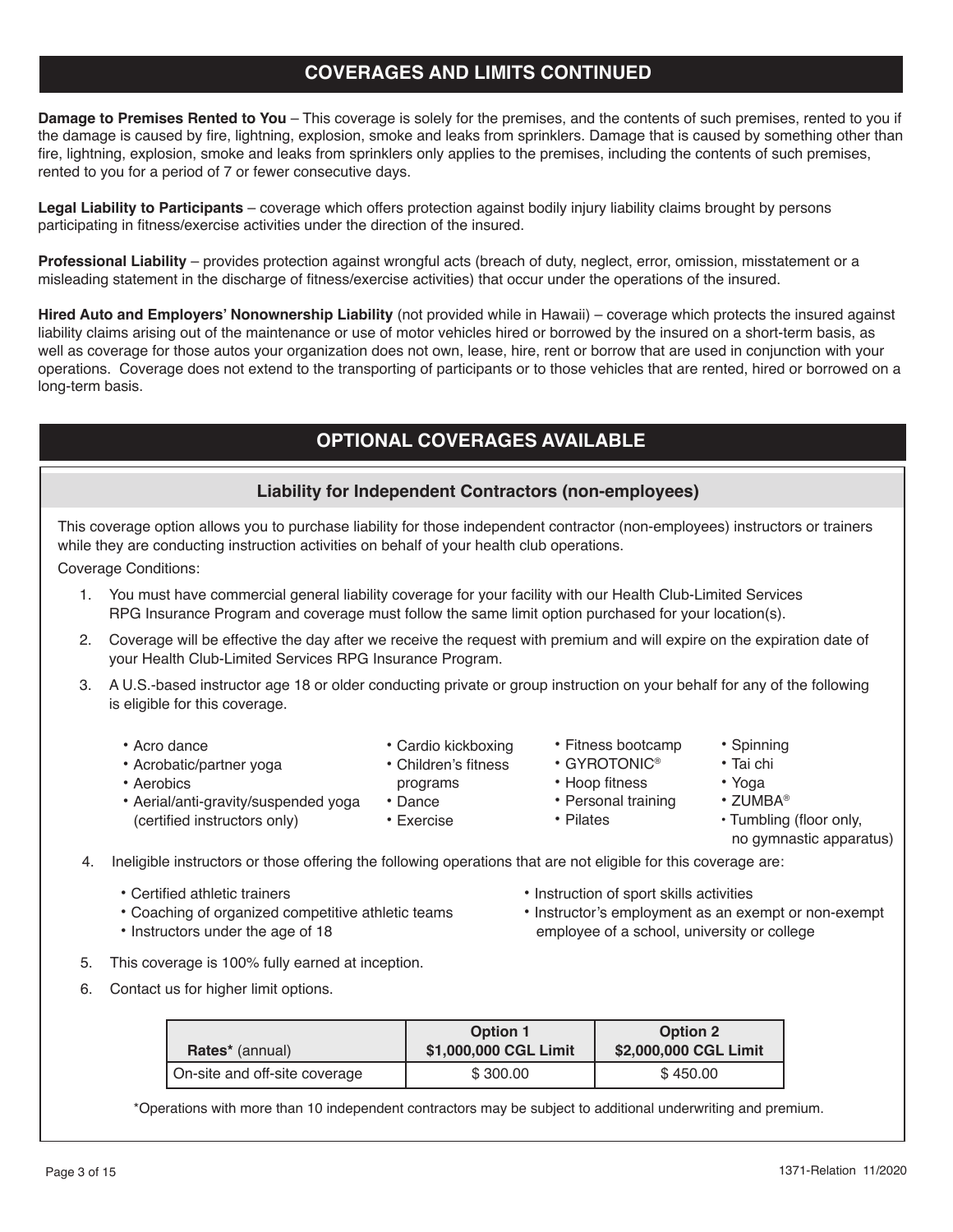## **OPTIONAL COVERAGES AVAILABLE CONTINUED**

## **Equipment and Contents Coverage (Inland Marine)**

This provides coverage for direct loss or damage to your supplies and equipment, furnishings, improvements and betterments, signs and non-structural glass due to fire, theft, vandalism or other covered causes (subject to actual policy terms and conditions). You must insure the full replacement cost of all of your equipment and contents to avoid a co-insurance penalty at the time of loss. Should you add additional equipment or contents to your inventory, please contact us to have your insured value amended to avoid a co-insurance penalty.

Additional coverages automatically included in the coverage form are

- Business Income with Extra Expense Actual Loss Sustained (up to \$50,000)
- Money and Securities Coverage \$10,000 any one occurrence
- Valuable Papers and Records Coverage \$10,000 at premises / \$2,500 away from premises
- Account Receivable Coverage \$10,000 at premises / \$2,500 away from premises
- Employee Dishonesty \$5,000 any one occurrence
- Forgery or Alteration \$10,000 for any loss
- Robbery or Safe Burglary of Other Property \$10,000 inside premises / \$10,000 outside the premises

Coverage Conditions:

- 1. Coverage is not available on a stand-alone basis. You must have commercial general liability coverage for your health club with our Health Club-Limited Services RPG Insurance Program.
- 2. Coverage will be effective the day after we receive the proper completed enrollment form with premium and will expire on the expiration date of your Health Club-Limited Services RPG Insurance Program.
- 3. Receipt of purchase is required at the time of loss to show verification of purchase for improvements or betterments.

| <b>Rates</b>                    |        |                   |                        |  |  |  |  |  |
|---------------------------------|--------|-------------------|------------------------|--|--|--|--|--|
| <b>Total Value per Location</b> | Rate   | <b>Deductible</b> | <b>Minimum Premium</b> |  |  |  |  |  |
| $1 - $10,000$<br>\$             | \$.03  | 250               | \$100.00               |  |  |  |  |  |
| $$10,001 - $100,000$            | \$.026 | \$1,000           | \$100.00               |  |  |  |  |  |
| $$100,001 +$                    | \$.026 | \$2,500           | \$100.00               |  |  |  |  |  |
|                                 |        |                   |                        |  |  |  |  |  |

## **Sexual Abuse or Sexual Molestation Liability OR Abuse, Molestation, Harassment or Sexual Conduct Defense Cost Reimbursement**

This program includes two options for coverage for claims arising out of sexual abuse or sexual molestation:

- Option 1: \$1,000,000 of liability coverage for sums the insured becomes legally obligated to pay as damages because of loss arising out of any actual or threatened sexual abuse or sexual molestation. Limit is a part of, and not in addition to, the general liability limit section.
- Option 2: \$100,000 of coverage for reimbursement of defense costs only resulting from claims arising out of abuse, molestation, harassment or sexual conduct.

Coverage Conditions:

- 1. Coverage is contingent upon completion, as well as review and approval from us, of the underwriting questions found on page 10.
- 2. Coverage is not available on a stand-alone basis. You must have commercial general liability coverage for health club with our Health Club Limited Services RPG Insurance Program.
- 3. Only one option may be purchased.
- 4. This coverage is 100% fully earned at inception.

| <b>Rates</b>                                                                                               |                                                                     |
|------------------------------------------------------------------------------------------------------------|---------------------------------------------------------------------|
| <b>Options</b>                                                                                             | <b>Rates</b>                                                        |
| <b>Option 1 - \$1,000,000</b><br>Sexual Abuse or Sexual Molestation Liability                              | \$1.75<br>(per \$1,000 of annual sales)<br>\$150.00 minimum premium |
| <b>Option 2 - \$100,000</b><br>Abuse, Molestation, Harassment or Sexual Conduct Defense Cost Reimbursement | \$100.00<br>(Flat rate)                                             |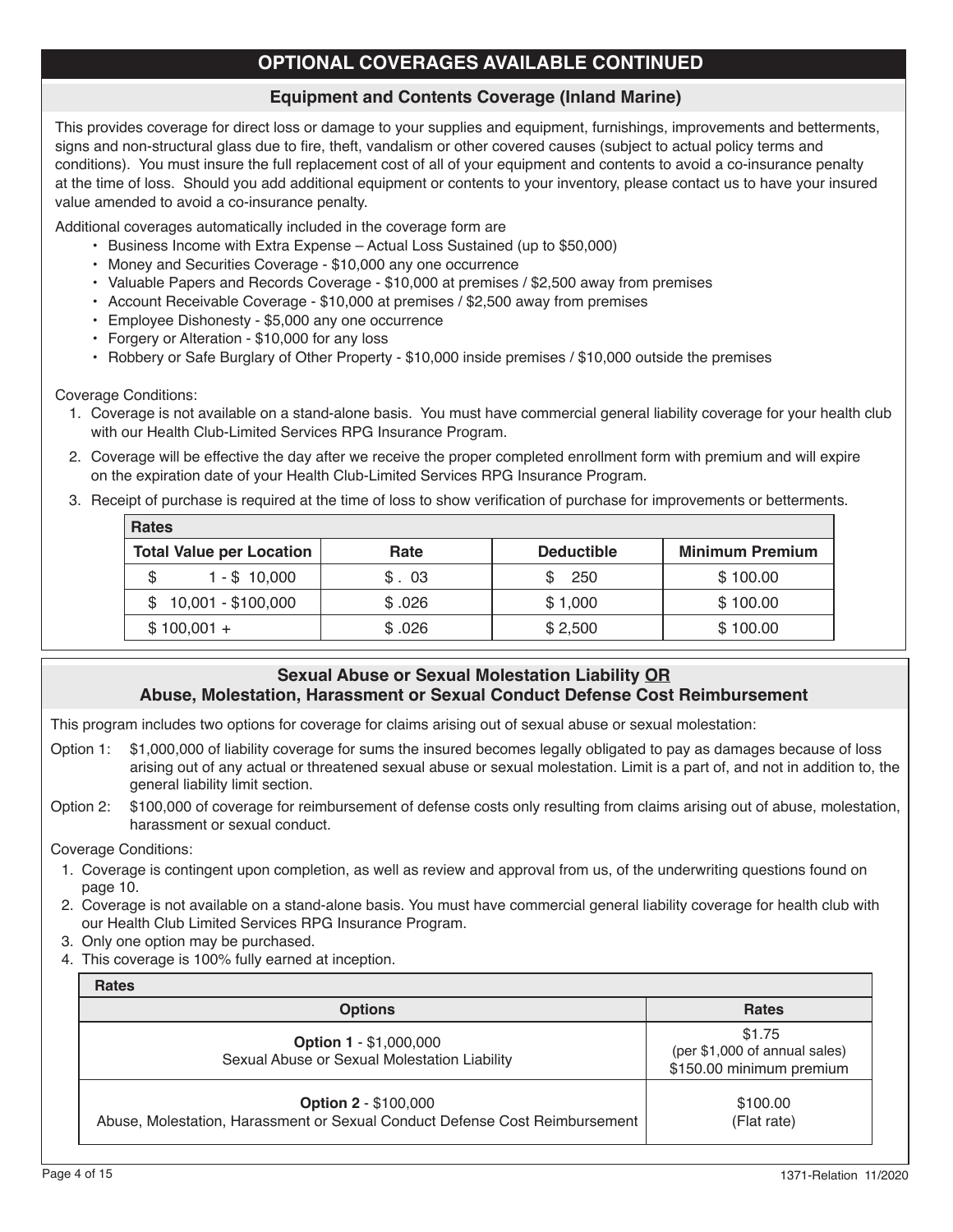## **1. Is coverage under this policy extended to independent contractors (non-employees) working on behalf of the health club?**

Independent contractors (non-employees) are covered only if the optional coverage available with this program is purchased. If this optional coverage is not purchased, as a health club owner, you need to require that all independent contractors (non-employees) working at your location(s) obtain professional liability coverage and name your businessas an additional insured to their instructor policy and submit proof of this coverage to you.

## **2. Do I have coverage for virtual training?**

Coverage does extend to virtual training provided by you (the named insured) to your clients/members. The policy is intended to extend bodily injury coverage for training available to your clients/members only (through a private platform such as a password protected website or a closed Facebook group) - Coverage does not extend to any training material that is accessible to the general public.

Reasonable precautions should be taken when assessing potential new clients/members online, including but not limited to: health assessments, waivers/release forms, and interviews prior to instruction or training. We encourage you to consult with an attorney to consider special waiver/release agreements that will apply specifically to virtual training.

Virtual training/instruction does not extend to any training/instruction that includes gymnastic apparatuses, tumbling, or stunting (including pyramids), or in-water activities. We do not provide coverage for cyber liability, so if you are taking payment or collecting personal information online and it is compromised, there would be no coverage under the general liability policy.

## **3. I have been asked by my landlord to add them as an additional insured to my policy. What does this mean and how do I do that?**

An additional insured is an entity which has an insurable interest for claims arising out of your negligence as the named insured. Such possible entities are a landlord or sponsor. By providing an entity additional insured status they now are entitled to defense and indemnity (if the policy limits have not been exhausted) under your policy with no responsibility for premium payments.

## **4. Will we receive a policy after submitting the enrollment form?**

You will receive a certificate of insurance as proof of coverage. Coverage is offered exclusively through Sports, Leisure and Entertainment Risk Purchasing Group (RPG). The RPG receives a master policy from the company. Submission of this enrollment form confirms your desire to receive coverage through the RPG. Each member receives their own certificate of insurance as their evidence of coverage. The limits of insurance apply individually to each insured member organization-there are no shared limits of liability with any other members. A copy of the RPG master policy can be requested in writing to: Relation Insurance Services, P.O. Box 25936, Overland Park, KS 66225 or programs@relationinsurance.com.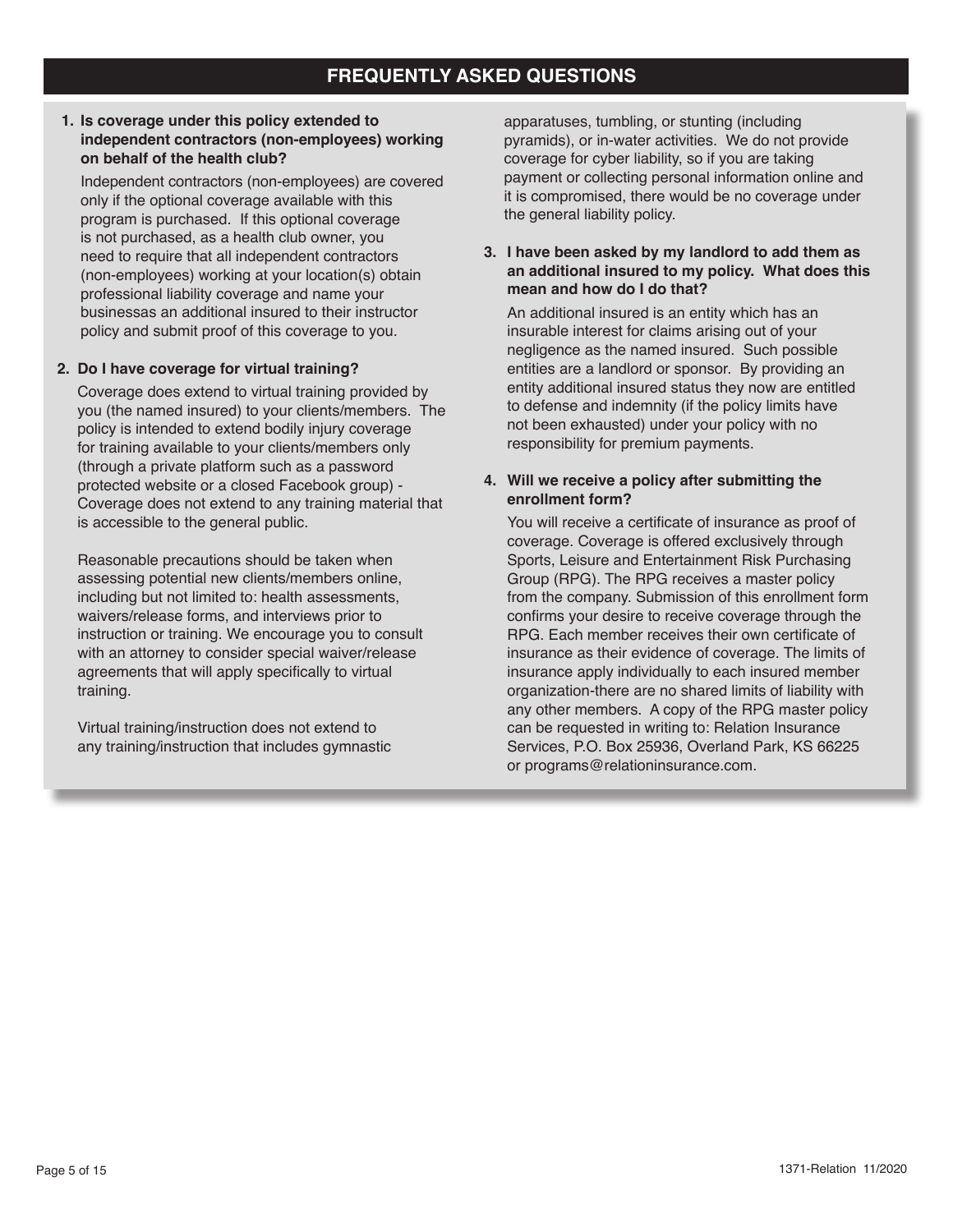# **Enrollment Form - Health Club-Limited Services Insurance**

Valid for effective dates from 1/1/21 through 12/31/21

Completion of this enrollment form confirms your desire to obtain insurance through the Sports, Leisure and Entertainment Risk Purchasing Group. A risk purchasing group (RPG) provides group purchasing power for similar risks resulting in potential advantageous coverage terms, competitive rates, risk management bulletins, and rewards for favorable group loss experience. An RPG administration fee may be charged. The submission of this enrollment form and/or the acceptance of payment does not guarantee coverage. Certain operations are not eligible for coverage by this program. We reserve the right to decline any request for coverage.

## **TO AVOID PROCESSING DELAYS, PLEASE: 1. Complete all sections (print legibly)**

 **2. Sign and date where required**

## **3. Remit completed enrollment form (pages 6 - 15) with payment**

We can offer limits above \$2,000,000. Quotes available immediately for higher limits online

| INFORMATION          | $\bigcirc$ I am a new account<br>$\bigcirc$ I am renewing my coverage<br>Note: This is the name that will appear on your Certificate of Insurance. If your company is a Sole Proprietorship, then this will be your<br>personal name or DBA.<br>Applicant is a: $\bigcirc$ Sole Proprietorship $\bigcirc$ Limited Liability Co. $\bigcirc$ Corporation $\bigcirc$ Partnership                                                                           |                                    |                                     |
|----------------------|---------------------------------------------------------------------------------------------------------------------------------------------------------------------------------------------------------------------------------------------------------------------------------------------------------------------------------------------------------------------------------------------------------------------------------------------------------|------------------------------------|-------------------------------------|
| GENERAL              | (By listing an email address, you are giving us permission to contact you by email about your policy. Refer to page 13 of the application for<br>Electronic Disclosure and Consent)                                                                                                                                                                                                                                                                     |                                    |                                     |
| ഗ<br><b>LOCATION</b> | Please list locations you own or operate on a 24 hour basis, if different than the mailing location above.<br>(Note: Temporary leased spaces or mobile program sites should not be listed here, only your owned/operated location sites. You can add<br>temporary/mobile locations on the certificate request section if evidence of coverage or additional insured status is needed)<br><b>Street Address</b><br>City<br><b>Street Address</b><br>City | State<br>State                     | Zip<br>Zip                          |
| <b>DATES</b>         | Annual coverage will begin the day after the completed enrollment form and premium are received and<br>approved by us, or on a later date you specify below. (If renewing coverage, please provide the expiration<br>date of your current policy.)<br>$\bigcirc$ Start my coverage on this date: _____ / _____ / ______                                                                                                                                 |                                    |                                     |
|                      | 1. Are employee(s) or a company representative on site during all open hours?<br>2. Do you have locations outside of the U.S.?<br>3. Is your health club a dance, gymnastics, cheer or martial arts school/studio?                                                                                                                                                                                                                                      | () Yes<br>() Yes<br>$\bigcirc$ Yes | $()$ No<br>$()$ No<br>$\bigcirc$ No |

**Relation Insurance Services - Specialty Risk, Inc. • P.O. Box 25936 • Overland Park, KS 66225 • 1-800-955-1991 E-mail = programs@relationinsurance.com • Fax 1-913-327-0201 • www.4RecSportsAndMore.com** CA #0H18178, TX #1657333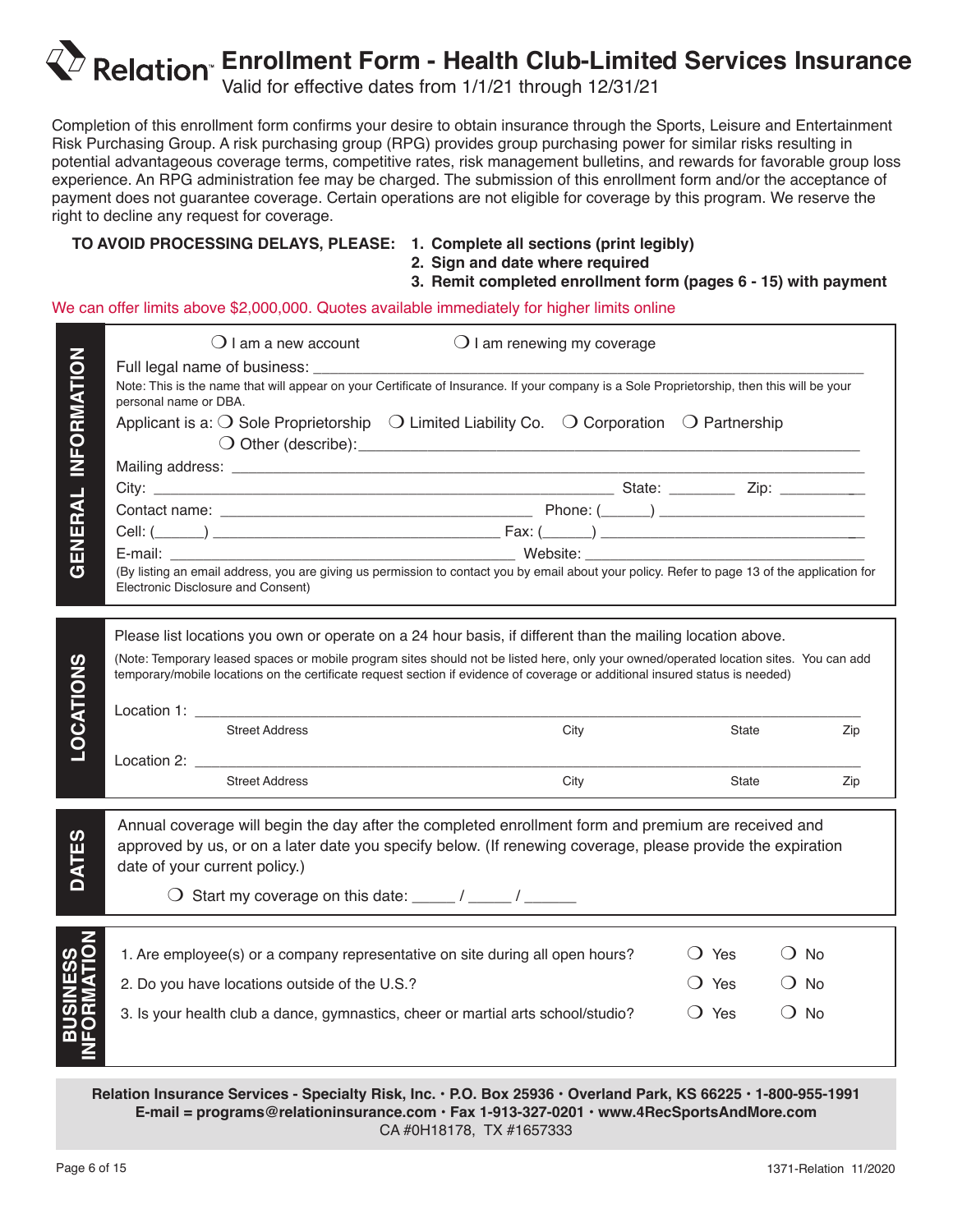| 4. Does your health club have any of the following features or services?                                                                                                                                                                                                                                            |                              |               |  |
|---------------------------------------------------------------------------------------------------------------------------------------------------------------------------------------------------------------------------------------------------------------------------------------------------------------------|------------------------------|---------------|--|
| Childcare services                                                                                                                                                                                                                                                                                                  | $\bigcirc$ Yes               | $()$ No       |  |
| Climbing walls                                                                                                                                                                                                                                                                                                      | $\bigcirc$ Yes               | $\bigcirc$ No |  |
| CrossFit licensed services                                                                                                                                                                                                                                                                                          | $\bigcirc$ Yes               | $\bigcirc$ No |  |
| Ice skating, roller skating or skating treadmills                                                                                                                                                                                                                                                                   | $\bigcirc$ Yes               | $\bigcirc$ No |  |
| Medical, therapy or health care services                                                                                                                                                                                                                                                                            | $\bigcirc$ Yes               | $\bigcirc$ No |  |
| Physical therapy, physicals or stress testing                                                                                                                                                                                                                                                                       | $\bigcirc$ Yes               | $\bigcirc$ No |  |
| Salon services or indoor tanning                                                                                                                                                                                                                                                                                    | $\bigcirc$ Yes               | $\bigcirc$ No |  |
| Sports medicine                                                                                                                                                                                                                                                                                                     | $\bigcirc$ Yes               | $\bigcirc$ No |  |
| Sports rehabilitation services/therapy                                                                                                                                                                                                                                                                              | () Yes                       | $\bigcirc$ No |  |
| Sports skills instructional programs                                                                                                                                                                                                                                                                                | () Yes                       | $\bigcirc$ No |  |
| Swimming pools, saunas, steam rooms, hot tubs, whirlpools, jacuzzis or<br>cold plunge                                                                                                                                                                                                                               | () Yes                       | $()$ No       |  |
| The exposures/activities listed above are not eligible under this program. If you have answered yes to any of the questions, please<br>contact our office to determine if other coverage/program options are available or visit us online to review additional fitness<br>insurance programs available.             |                              |               |  |
| 5. Do you have any independent contractors (non-employees) working at your<br>studio/facility?<br>If yes, how many?______________                                                                                                                                                                                   | $\bigcirc$ Yes               | $\bigcirc$ No |  |
| <b>6. FOR NEW ACCOUNTS ONLY</b>                                                                                                                                                                                                                                                                                     |                              |               |  |
| Do you have current coverage in place?                                                                                                                                                                                                                                                                              | $\bigcirc$ Yes $\bigcirc$ No |               |  |
| If no, please check/explain:                                                                                                                                                                                                                                                                                        |                              |               |  |
| O New business operation O Other, please explain: ______________________________                                                                                                                                                                                                                                    |                              |               |  |
| If yes:                                                                                                                                                                                                                                                                                                             |                              |               |  |
|                                                                                                                                                                                                                                                                                                                     |                              |               |  |
| b) Is your current carrier non-renewing your coverage?                                                                                                                                                                                                                                                              | $\bigcirc$ Yes $\bigcirc$ No |               |  |
| If yes, $why?$                                                                                                                                                                                                                                                                                                      |                              |               |  |
| c) In the past 4 years, have you had any losses?<br>If yes, please provide current loss runs with at least 4 years of loss history, including your current year.<br>In addition, please describe any liability or medical claims over \$5,000 that have been paid under your<br>insurance coverage for those years. | $\bigcirc$ Yes $\bigcirc$ No |               |  |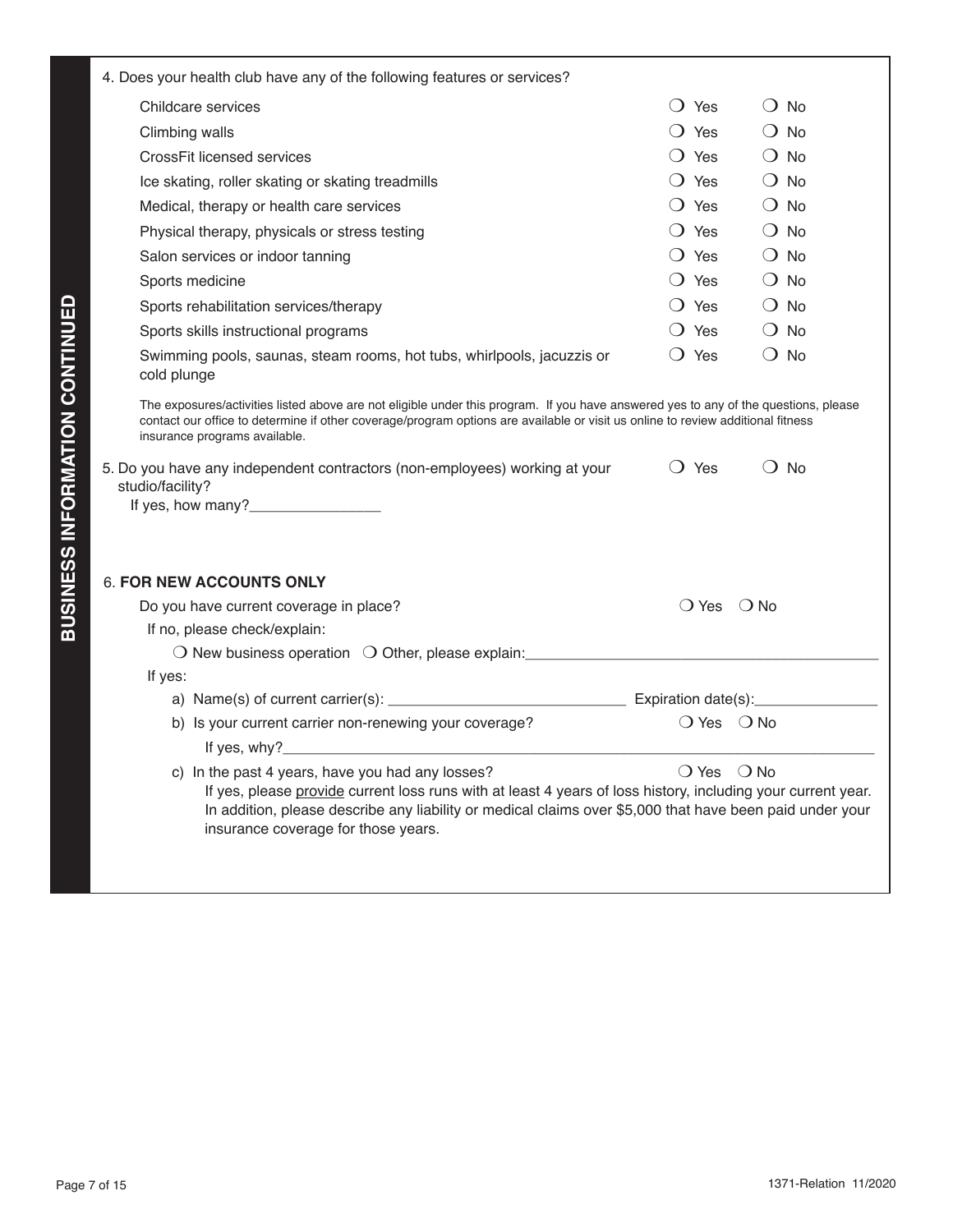## **Select an option and calculate premium.**

m **Check if a higher liability (CGL) limit is needed and to obtain a quote. Limit requested: \$\_\_\_\_\_\_\_\_\_\_\_\_\_\_ Quoted Premium Due: \$\_\_\_\_\_\_\_\_\_\_\_\_\_\_\_\_\_\_\_\_\_\_\_\_\_\_\_\_ (Office Use Only)**

## **On-site and Off-site Health Club Coverage**

| <b>PROGRAM PREMIUM CALCULATION</b> | extends to their operations conducted at locations owned/operated by others.<br>O<br><b>Option 1</b><br>\$1,000,000 CGL Limit<br>$Rate = $.00875$<br>Minimum Premium = $$1,100.00$ |                                                                                                                                                                                                                                                                                                                                                |   | 0<br><b>Option 2</b><br>\$2,000,000 CGL Limit<br>$Rate = $.01313$<br>Minimum Premium = $$1,650.00$ |     |                     |         |     |  |
|------------------------------------|------------------------------------------------------------------------------------------------------------------------------------------------------------------------------------|------------------------------------------------------------------------------------------------------------------------------------------------------------------------------------------------------------------------------------------------------------------------------------------------------------------------------------------------|---|----------------------------------------------------------------------------------------------------|-----|---------------------|---------|-----|--|
|                                    |                                                                                                                                                                                    | <b>Annual Sales</b>                                                                                                                                                                                                                                                                                                                            | X | Rate                                                                                               | $=$ |                     | Premium |     |  |
|                                    | \$                                                                                                                                                                                 |                                                                                                                                                                                                                                                                                                                                                | X | $$\mathbb{S}$$                                                                                     | $=$ | \$                  |         |     |  |
|                                    |                                                                                                                                                                                    | <b>Minimum Premium</b><br>Please enter minimum premium from above.                                                                                                                                                                                                                                                                             |   |                                                                                                    |     | \$                  |         |     |  |
|                                    |                                                                                                                                                                                    | <b>Program Premium</b><br>If the total calculated premium is less than the minimum premium,<br>the premium due is the minimum premium.                                                                                                                                                                                                         |   |                                                                                                    |     | \$                  |         | (A) |  |
|                                    |                                                                                                                                                                                    |                                                                                                                                                                                                                                                                                                                                                |   |                                                                                                    |     |                     |         |     |  |
|                                    |                                                                                                                                                                                    | Liability for Independent Contractors (non-employees) Coverage                                                                                                                                                                                                                                                                                 |   |                                                                                                    |     |                     |         |     |  |
|                                    |                                                                                                                                                                                    | $\bigcirc$ Check here and skip this section if you do not want this coverage option<br>Coverage for these instructors only applies while they are conducting activities on behalf of your health club. You must<br>choose the same limit option that was selected for your health club above.<br>On-site and Off-site Coverage Rates* (annual) |   |                                                                                                    |     |                     |         |     |  |
|                                    |                                                                                                                                                                                    | Option 1 - \$1,000,000 CGL Limit                                                                                                                                                                                                                                                                                                               |   |                                                                                                    |     | $\bigcirc$ \$300.00 |         |     |  |
| <b>PREMIUM CALCULATION</b>         |                                                                                                                                                                                    | Option - \$2,000,000 CGL Limit                                                                                                                                                                                                                                                                                                                 |   |                                                                                                    |     | $\bigcirc$ \$450.00 |         |     |  |
| <b>OPTIONAL COVERAGES</b>          |                                                                                                                                                                                    | <b>Higher Limit Option \$</b>                                                                                                                                                                                                                                                                                                                  |   |                                                                                                    |     |                     |         |     |  |

## **Liability for Independent Contractors (non-employees) Coverage**

## m **Check here and skip this section if you do not want this coverage option**

## **On-site and Off-site Coverage Rates\*** (annual)

| Option 1 - \$1,000,000 CGL Limit | \$300.00            |
|----------------------------------|---------------------|
| Option - \$2,000,000 CGL Limit   | $\bigcirc$ \$450.00 |
| <b>Higher Limit Option \$</b>    | \$.                 |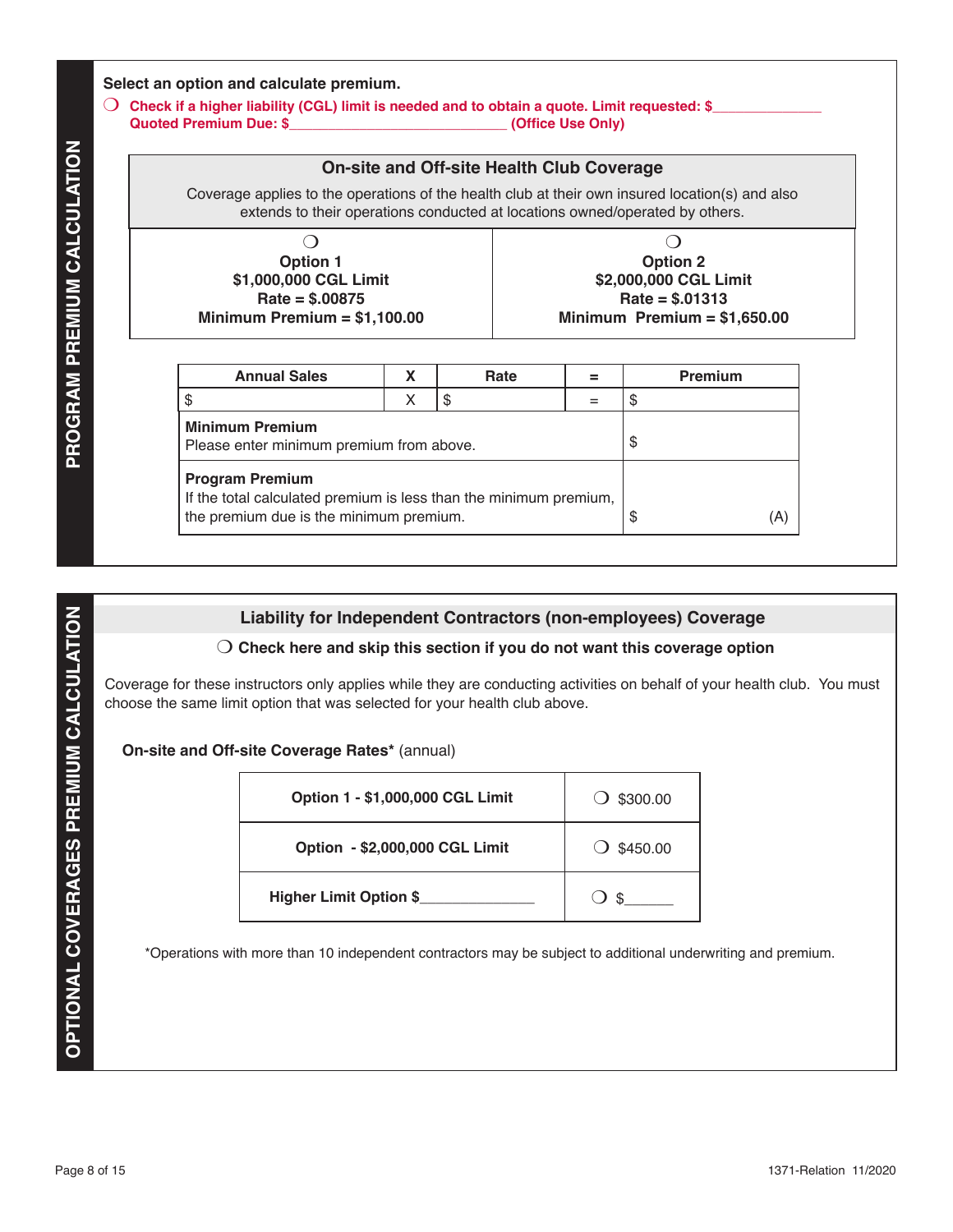|         | <b>Equipment and Contents Coverage (Inland Marine)</b><br>TO AVOID A CO-INSURANCE PENALTY, YOU MUST INSURE 100% OF THE REPLACEMENT<br>COST OF YOUR EQUIPMENT AND CONTENTS FOR ALL OF YOUR LOCATIONS. |                                                                             |                                                                                                                                                                                                                                                                                                                                                     |  |  |  |  |
|---------|------------------------------------------------------------------------------------------------------------------------------------------------------------------------------------------------------|-----------------------------------------------------------------------------|-----------------------------------------------------------------------------------------------------------------------------------------------------------------------------------------------------------------------------------------------------------------------------------------------------------------------------------------------------|--|--|--|--|
|         | $\bigcirc$ Check here and skip this section if you do not want this coverage option                                                                                                                  |                                                                             |                                                                                                                                                                                                                                                                                                                                                     |  |  |  |  |
|         | Step 1: Fill in the values to determine your total replacement cost amount for ALL locations                                                                                                         |                                                                             |                                                                                                                                                                                                                                                                                                                                                     |  |  |  |  |
|         | Individually list any items with values over \$5,000                                                                                                                                                 |                                                                             | Value                                                                                                                                                                                                                                                                                                                                               |  |  |  |  |
|         |                                                                                                                                                                                                      |                                                                             | $\begin{picture}(20,10) \put(0,0){\line(1,0){10}} \put(15,0){\line(1,0){10}} \put(15,0){\line(1,0){10}} \put(15,0){\line(1,0){10}} \put(15,0){\line(1,0){10}} \put(15,0){\line(1,0){10}} \put(15,0){\line(1,0){10}} \put(15,0){\line(1,0){10}} \put(15,0){\line(1,0){10}} \put(15,0){\line(1,0){10}} \put(15,0){\line(1,0){10}} \put(15,0){\line(1$ |  |  |  |  |
|         |                                                                                                                                                                                                      |                                                                             | $\frac{1}{2}$                                                                                                                                                                                                                                                                                                                                       |  |  |  |  |
|         |                                                                                                                                                                                                      |                                                                             | \$                                                                                                                                                                                                                                                                                                                                                  |  |  |  |  |
|         | Provide values for categories below                                                                                                                                                                  |                                                                             |                                                                                                                                                                                                                                                                                                                                                     |  |  |  |  |
|         | (DO NOT include those values already shown above)                                                                                                                                                    |                                                                             |                                                                                                                                                                                                                                                                                                                                                     |  |  |  |  |
|         | <b>Supplies &amp; Inventory</b> (office supplies, items held for sale)                                                                                                                               |                                                                             | $\frac{1}{2}$                                                                                                                                                                                                                                                                                                                                       |  |  |  |  |
|         | <b>Equipment &amp; Contents</b> (athletic equipment, electronics, furniture,<br>non-structural glass, phone/fax system, office contents, etc.)                                                       |                                                                             |                                                                                                                                                                                                                                                                                                                                                     |  |  |  |  |
|         | <b>Improvements &amp; Betterments</b> (items you have installed or altered<br>at your expense, such as flooring, mirrors, ceiling tile, window<br>treatments, lighting, shelving, etc.)              |                                                                             |                                                                                                                                                                                                                                                                                                                                                     |  |  |  |  |
|         | <b>Signs</b> (indoor or outdoor)                                                                                                                                                                     |                                                                             | $\sim$                                                                                                                                                                                                                                                                                                                                              |  |  |  |  |
|         |                                                                                                                                                                                                      |                                                                             | $\frac{1}{2}$                                                                                                                                                                                                                                                                                                                                       |  |  |  |  |
|         | Total replacement value for all location(s) (add all lines above)                                                                                                                                    |                                                                             | $\sim$                                                                                                                                                                                                                                                                                                                                              |  |  |  |  |
|         | 2. Do you have a security system in place:                                                                                                                                                           |                                                                             | $\bigcirc$ Yes $\bigcirc$ No                                                                                                                                                                                                                                                                                                                        |  |  |  |  |
|         |                                                                                                                                                                                                      |                                                                             |                                                                                                                                                                                                                                                                                                                                                     |  |  |  |  |
|         | 3. Is any other operations, besides your own, or equipment of others stored in the same facility                                                                                                     |                                                                             |                                                                                                                                                                                                                                                                                                                                                     |  |  |  |  |
|         | in which you store your equipment?                                                                                                                                                                   |                                                                             | $\bigcirc$ Yes $\bigcirc$ No                                                                                                                                                                                                                                                                                                                        |  |  |  |  |
|         |                                                                                                                                                                                                      |                                                                             |                                                                                                                                                                                                                                                                                                                                                     |  |  |  |  |
|         | 4. Please attach a complete inventory list with values of each item                                                                                                                                  |                                                                             |                                                                                                                                                                                                                                                                                                                                                     |  |  |  |  |
| Step 3: | <b>Calculate premium</b>                                                                                                                                                                             |                                                                             |                                                                                                                                                                                                                                                                                                                                                     |  |  |  |  |
|         | (If total calculated premium is less than the minimum premium, the total premium due is the minimum premium)                                                                                         |                                                                             |                                                                                                                                                                                                                                                                                                                                                     |  |  |  |  |
|         | <b>Equipment and Contents Premium</b>                                                                                                                                                                |                                                                             |                                                                                                                                                                                                                                                                                                                                                     |  |  |  |  |
|         | My total replacement value is between $$1 - $10,000$                                                                                                                                                 |                                                                             |                                                                                                                                                                                                                                                                                                                                                     |  |  |  |  |
|         | (\$250 deductible will apply)<br>$$.03 \times $$                                                                                                                                                     |                                                                             |                                                                                                                                                                                                                                                                                                                                                     |  |  |  |  |
|         | $=$ \$<br><b>Total Replacement Value</b>                                                                                                                                                             | <b>Equipment and Contents Premium</b>                                       | (C)                                                                                                                                                                                                                                                                                                                                                 |  |  |  |  |
|         |                                                                                                                                                                                                      | (\$100.00 minimum premium applies)                                          |                                                                                                                                                                                                                                                                                                                                                     |  |  |  |  |
|         | $\bigcirc$ My total replacement value is over \$10,000                                                                                                                                               |                                                                             |                                                                                                                                                                                                                                                                                                                                                     |  |  |  |  |
|         | (A \$1,000 deductible applies to values from \$10,001 - \$100,000 and a \$2,500 deductible applies to values over \$100,000)                                                                         |                                                                             |                                                                                                                                                                                                                                                                                                                                                     |  |  |  |  |
|         | $$.026 \times $$<br>$=$ \$                                                                                                                                                                           |                                                                             | (C)                                                                                                                                                                                                                                                                                                                                                 |  |  |  |  |
|         |                                                                                                                                                                                                      |                                                                             |                                                                                                                                                                                                                                                                                                                                                     |  |  |  |  |
|         | <b>Total Replacement Value</b>                                                                                                                                                                       | <b>Equipment and Contents Premium</b><br>(\$100.00 minimum premium applies) |                                                                                                                                                                                                                                                                                                                                                     |  |  |  |  |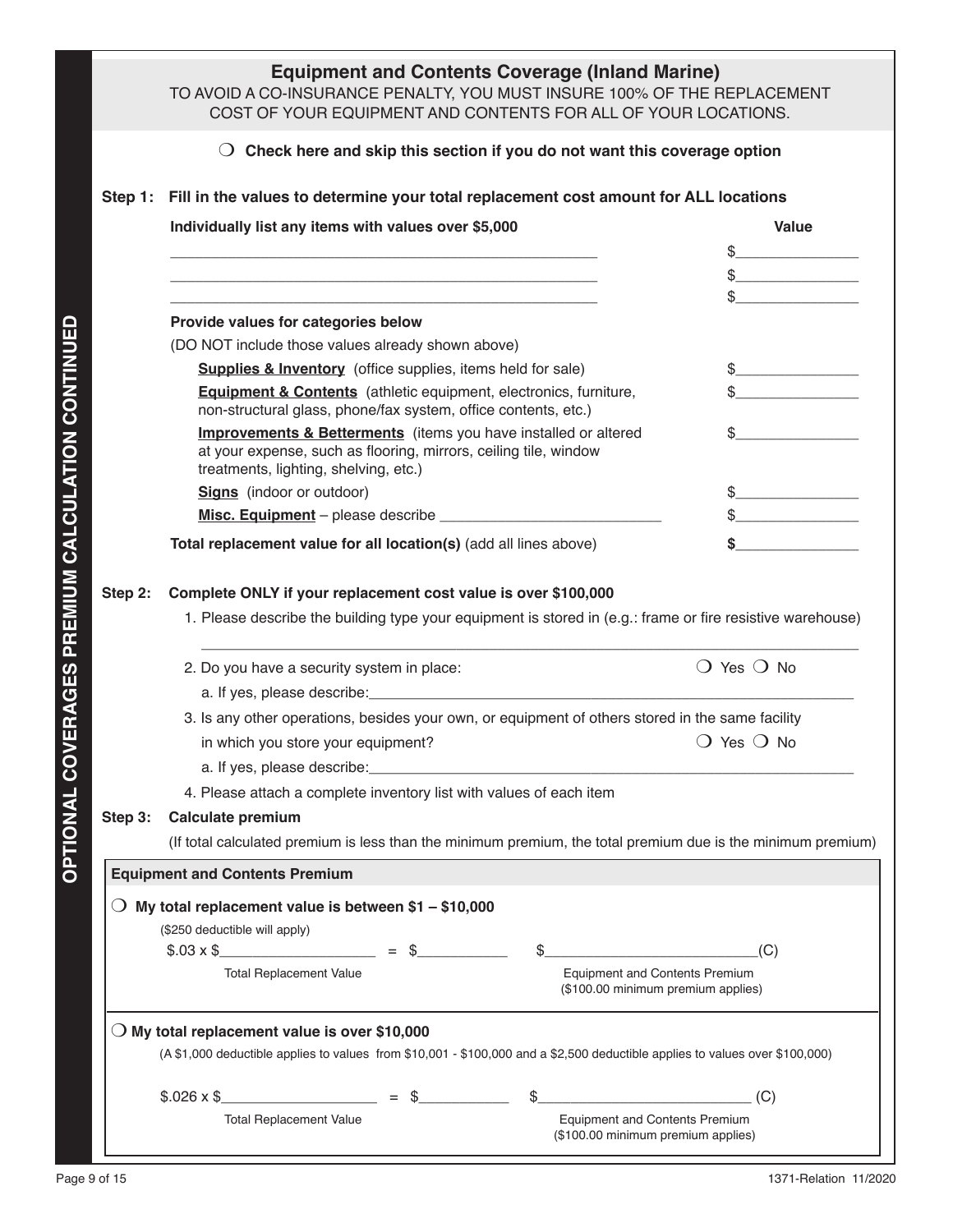| <b>Sexual Abuse or Sexual Molestation Liability Coverage OR</b><br>Abuse, Molestation or Harassment or Sexual Conduct Defense Cost Reimbursement<br>Coverage is contingent upon underwriting review and approval of the following questionnaire.                                                 |                |                        |  |  |  |  |
|--------------------------------------------------------------------------------------------------------------------------------------------------------------------------------------------------------------------------------------------------------------------------------------------------|----------------|------------------------|--|--|--|--|
| $\bigcirc$ Check here and skip this section if you do not want this coverage option                                                                                                                                                                                                              |                |                        |  |  |  |  |
| 1. Does your organization currently have employees, volunteers or independent contractors?<br>The term "Volunteers" means someone, including parent volunteers, who exerts control over or supervises participants.                                                                              | $\bigcirc$ Yes | $\bigcirc$ No          |  |  |  |  |
| 2. Have any claims, allegations or charges of abuse, molestation or sexual misconduct<br>been made against you or your organization or anyone working on behalf of your<br>organization?<br>If yes, please explain: _____                                                                        | $\bigcirc$ Yes | $()$ No                |  |  |  |  |
| 3. Are you aware of any occurrences that could lead to a claim?<br>If yes please explain:                                                                                                                                                                                                        | $\bigcirc$ Yes | $\bigcirc$ No          |  |  |  |  |
| 4. Do you, your organization or sanctioning/governing body have written procedures in<br>place regarding the prevention and mitigation of abuse, molestation or sexual misconduct?<br>If yes:                                                                                                    | $\bigcirc$ Yes | $\bigcirc$ No          |  |  |  |  |
| a. Do the procedures require that known or suspected abuse incidents must be<br>be reported to law enforcement?                                                                                                                                                                                  | $\bigcirc$ Yes | $\bigcirc$ No          |  |  |  |  |
| b. Are written procedures provided or available to each employee, volunteer,<br>independent contractor or sanctioning/governing body member?                                                                                                                                                     | $\bigcirc$ Yes | $\bigcirc$ No          |  |  |  |  |
| c. Does your written plan include reasonable procedures to limit one-on-one interactions<br>between a minor and an adult (who is not the minor's legal guardian) to those that are<br>observable by another adult and within an interruptible distance, except under<br>emergency circumstances? | $\bigcirc$ Yes | $\bigcirc$ No          |  |  |  |  |
| 5. Please complete the following questions regarding employee, volunteer, or independent contractor screening<br>controls used by your organization.                                                                                                                                             |                |                        |  |  |  |  |
| $\left( \right)$<br>Check here and skip the chart below if you have no employees, volunteers, or independent contractors                                                                                                                                                                         |                |                        |  |  |  |  |
|                                                                                                                                                                                                                                                                                                  |                | Valuntoora/Indonondont |  |  |  |  |

| <b>Please Complete All Questions</b><br>The term "Volunteers/Independent contractors" in the following questions<br>means someone who exerts control over or supervises participants. | <b>Employees</b><br>(Check Here if<br>No Employees $\bigcirc$ ) | <b>Volunteers/Independent</b><br>contractors<br>(Check Here if No Volunteers/<br>Independent contractors $\bigcirc$ ) |  |
|---------------------------------------------------------------------------------------------------------------------------------------------------------------------------------------|-----------------------------------------------------------------|-----------------------------------------------------------------------------------------------------------------------|--|
| Are employee/volunteer applications required?                                                                                                                                         | $\bigcirc$ Yes<br>() No                                         | ( ) Yes<br>∴ O No                                                                                                     |  |
| If yes, does the application include questions about whether<br>the individual has ever been convicted for any crime involving<br>physical violence or sex related offenses?          | $O$ Yes $O$ No                                                  | $O Yes$ $O No$                                                                                                        |  |
| If yes and applicant checks yes, do you reject the applicant?                                                                                                                         | $O$ Yes $O$ No                                                  | () Yes () No                                                                                                          |  |
| Are background checks provided by a third party vendor/service?                                                                                                                       | $OYes$ $ONO$                                                    | ( ) Yes<br>() No                                                                                                      |  |
| If yes, do you reject an applicant with any history of physical<br>violence or sex related offenses?                                                                                  | $\bigcirc$ Yes<br>( ) No                                        | () No<br>( ) Yes                                                                                                      |  |

Please explain any "No" responses to questions asked in #5:

## 6. Calculate premium

| <b>Rates</b>                                                                                                                  |        |           |                     |             |     |                |
|-------------------------------------------------------------------------------------------------------------------------------|--------|-----------|---------------------|-------------|-----|----------------|
| Option 1 - \$1,000,000 Sexual Abuse or Sexual Molestation Liability<br>(Choose the same option as purchased on page 8.)       |        |           |                     |             |     |                |
| <b>Type of Coverage</b>                                                                                                       | Rate   | $\lambda$ | <b>Annual Sales</b> | =           |     | <b>Premium</b> |
| On-site and Off-site                                                                                                          | .00175 | Х         |                     |             | S   |                |
| <b>Option 1 Total Premium</b><br>S<br>Insert premium total from above or \$150.00 minimum premium. The higher amount applies. |        |           |                     |             | (D) |                |
| Option 2 - \$100,000 Abuse, Molestation, Harassment or Sexual Conduct Defense Cost Reimbursement                              |        |           |                     | \$100.00(D) |     |                |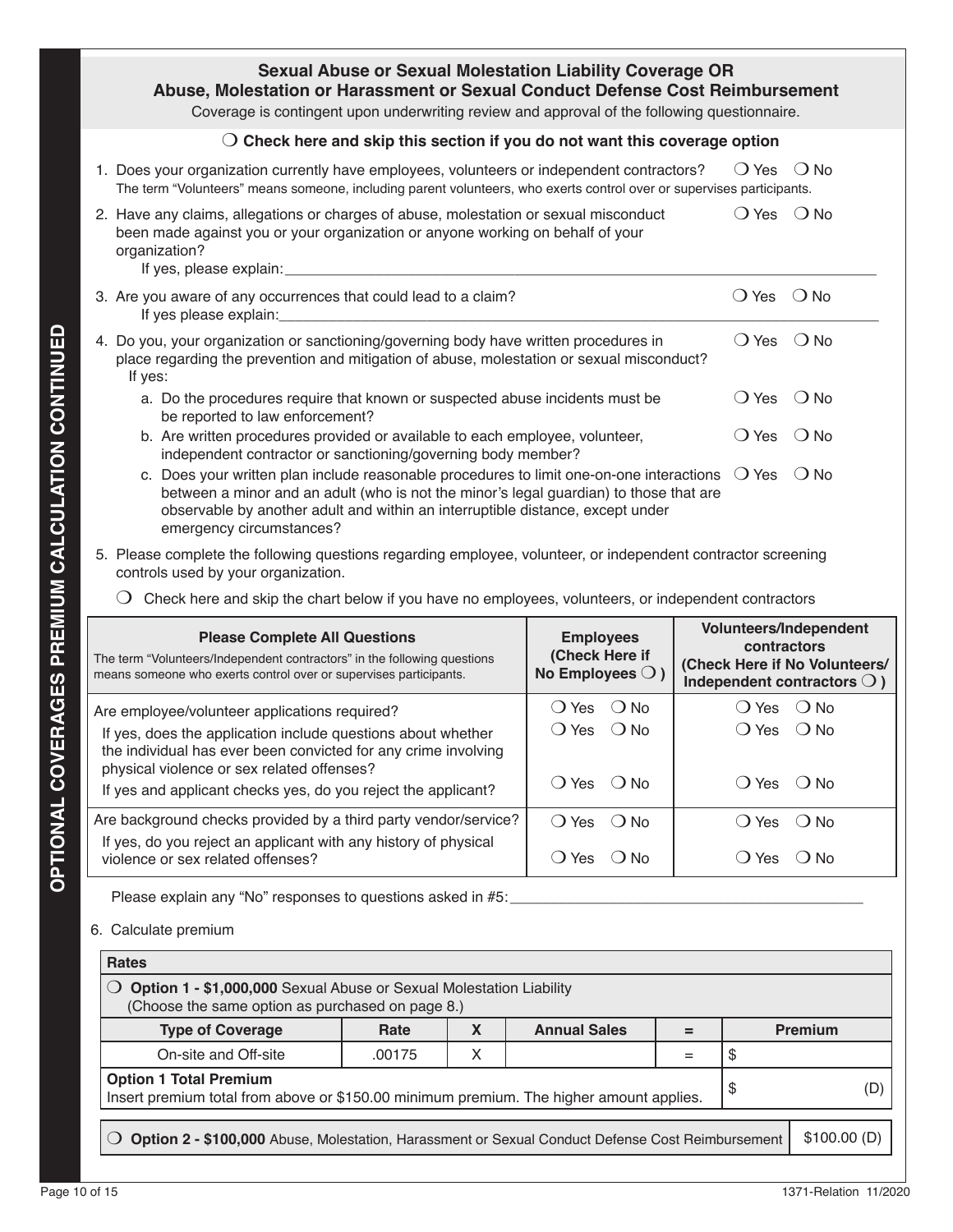|                | Program Premium (Required Coverage)                                                                                                     | S           | (A) |
|----------------|-----------------------------------------------------------------------------------------------------------------------------------------|-------------|-----|
|                | Liability for Independent Contractors Premium (Optional Coverage)                                                                       | S           | (B) |
| <b>SUMMARY</b> | Equipment and Contents Premium (Optional Coverage)                                                                                      | \$          | (C) |
| <b>COST</b>    | Sexual Abuse/Sexual Molestation Premium: (Optional Coverage)<br>○ \$100,000 Defense Reimbursement Only OR ○ \$1,000,000 Liability Limit | S           |     |
|                | Subtotal Due (add lines A thru D)                                                                                                       | S           | (E) |
| ◁<br>Ó         | Risk Purchasing Group Administration Fee (REQUIRED to process enrollment)                                                               | 15.00<br>\$ | (F  |
|                | Total Cost Due (add lines E & F)                                                                                                        | \$          |     |

## **COSTS ARE 20% FULLY EARNED AND NON-REFUNDABLE/NON-TRANSFERRABLE ONCE COVERAGE BEGINS\***

## **COVERAGE IS CONTINGENT UPON RECEIPT OF PAYMENT AND A FULLY COMPLETED ENROLLMENT. NO COVERAGE WILL BE DEEMED IN EFFECT UNTIL THE ACCURATE PAYMENT IS RECEIVED BY THE COMPANY OR THEIR REPRESENTATIVE.**

## **CANCELLATIONS/CHANGES CAN ONLY BE MADE BY THE NAMED INSURED.**

\* See page 3 and 4. Liability for Independent Contractors and Sexual Abuse/Sexual Molestation options are 100% fully earned at inception.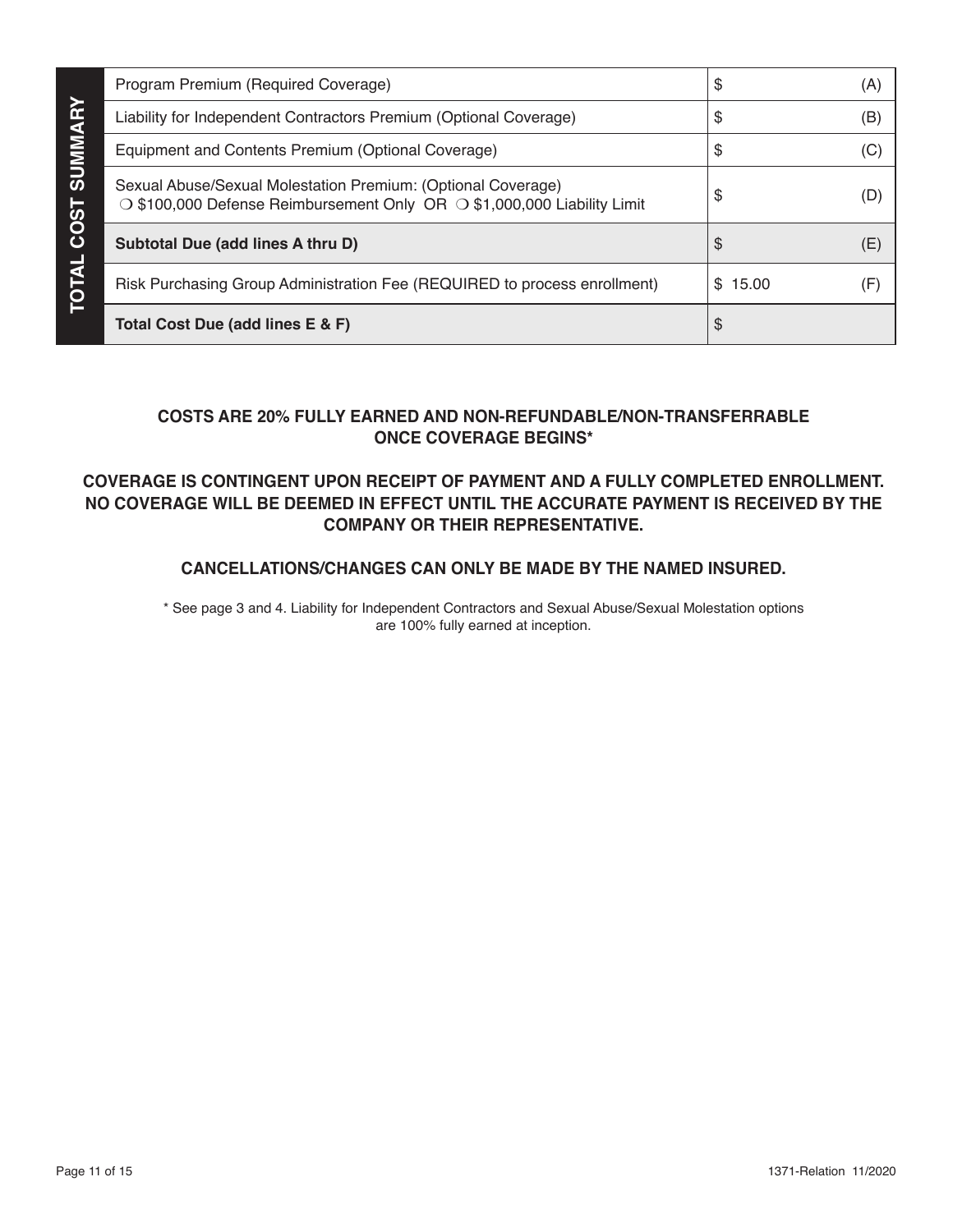Once your enrollment form is approved, you will receive a Certificate of Insurance as evidence that coverage is bound. **Complete this section if you require additional certificates listing a facility, property owner or similar third-party as an additional insured on your policy. Provide a separate request for each additional certificate needed.** 

**Note: Please request all additional insureds needed for this policy term. Additional insureds from the expiring policy term will not be automatically renewed.** 

**1. When is this certificate needed? :**  $\frac{1}{2}$ 

- 2. This certificate is for:  $\bigcirc$  General Liability Coverage
	- $\bigcirc$  All locations
	- $\bigcirc$  Specific location(s):

 $\bigcirc$  Equipment & Contents/Inland Marine Coverage (if applicable)

3. What is the additional insured's relationship to you?  $\bigcirc$  Owner/manager/lessor of premises (facility or venue)

 $\bigcirc$  Sponsor  $\bigcirc$  Co-promoter  $\bigcirc$  Lessor of equipment/contents (liability)  $\bigcirc$  Loss Payee (equipment/contents)

 $\bigcirc$  Other (please identify/explain):

**CERTIFICATE REQUESTS**

**CERTIFICATE REQUESTS** 

NOTE: The certificate holder will automatically be an Additional Insured for an Owner/manager/lessor, Sponsor or Co-Promoter relationship

4. Certificate holder/additional insured name: Mailing address: **We are all that the set of the set of the set of the set of the set of the set of the set of the set of the set of the set of the set of the set of the set of the set of the set of the set of the set of t** 

City: \_\_\_\_\_\_\_\_\_\_\_\_\_\_\_\_\_\_\_\_\_\_\_\_\_\_\_\_\_\_\_\_\_\_\_\_\_\_\_\_\_\_\_\_\_\_\_\_\_\_\_\_ State: \_\_\_\_\_\_\_\_\_ Zip:\_\_\_\_\_\_\_\_\_\_\_\_\_\_\_\_\_\_\_\_\_

5. Does the certificate holder/additional insured require any special wording or endorsements?  $\circ$  Yes  $\circ$  No If yes, check all that apply:  $\bigcirc$  CG2026  $\bigcirc$  Primary  $\bigcirc$  Waiver of subrogation

 $\bigcirc$  Other (please explain):

**NOTE: If you are not sure, please attach a copy of the insurance requirements/instructions you've received.**

6. For Loss Payee: Type of equipment (please describe): example and the Replacement cost value:

**The most common delay in certificate processing is caused by providing partial or incorrect name and/or instructions. Please check your request carefully before submitting.**

The following exclusions are contained in the commercial general liability coverage provided by this program. Abuse, molestation, harassment or sexual conduct; Acupuncture; Aircraft/hot air balloon; Airport; Amusement devices (the ownership, operation, maintenance or use of: any mechanical or non-mechanical ride, slide, or water slide, any inflatable recreational device, any bungee operation or equipment, any vertical device or equipment used for climbingeither permanently affixed or temporarily erected, or dunk tank. Amusement devices do not include any video or computer games or any device that is specifically designed for the training or the instruction of the activity for which you are enrolled); Animals (injury or death to, or injury, death or property damage caused by any animal owned, rented or hired by you); Any adult-themed parties/meetings/trips, including, but not limited to parties/meetings, trips during which demonstration of products and/or services used in the adult entertainment industry takes place; Asbestos; The sport of boxing (contact/sparring); Commercial general liability standard exclusions (CG0001 04/13 edition); Communicable disease; Cryogenic chambers/therapy; Cycling (other than stationary); Employment-related practices; Events, competitions, tournaments, camps/clinics conducted or sponsored by, or on behalf of the insured, unless reported and approved by us; Fireworks; Fitness/Exercise operations related, in whole or in part, to performance as an exotic dancer or any similar occupation in the adult entertainment industry; Fungi or bacteria; Haunted attractions; Instruction/activity held on or in open water; Lead; Massage therapy; Nuclear energy liability; Performers; Rodeos; Saddle animals; Sale or distribution of medicinal, herbal and/or nutritional products; Snowmobile; Training programs for law enforcement, public safety and military personnel; Transportation of participants/members; Violation of statutes that govern e-mails, faxes, phone calls, or other methods of sending materials or information; The sport of wrestling; Those operations listed as ineligible: Unattended/unstaffed 24 hour key card/key pad/key code access operations or unattended/unstaffed operations; Childcare services/facilities; Climbing walls; CrossFit Affiliate Owners; Dance, gymnastics, cheer & martial arts schools/studios; Facilities outside of the U.S.; Ice skating, roller skating or skating treadmills; Medical, therapy or health care services; Parkour/Ninja programs or facilities; Physical therapy; Physicals or stress testing; Salon services or indoor tanning; Saunas or steam rooms; Sports medicine; Sports rehabilitation services/therapy; Sports skills instruction facilities, academies, schools or programs; Swimming pools, hot tubs, whirlpools, jacuzzis or cold plunge.

**COVERAGE EXCLUSIONS**

COVERAGE EXCLUSIONS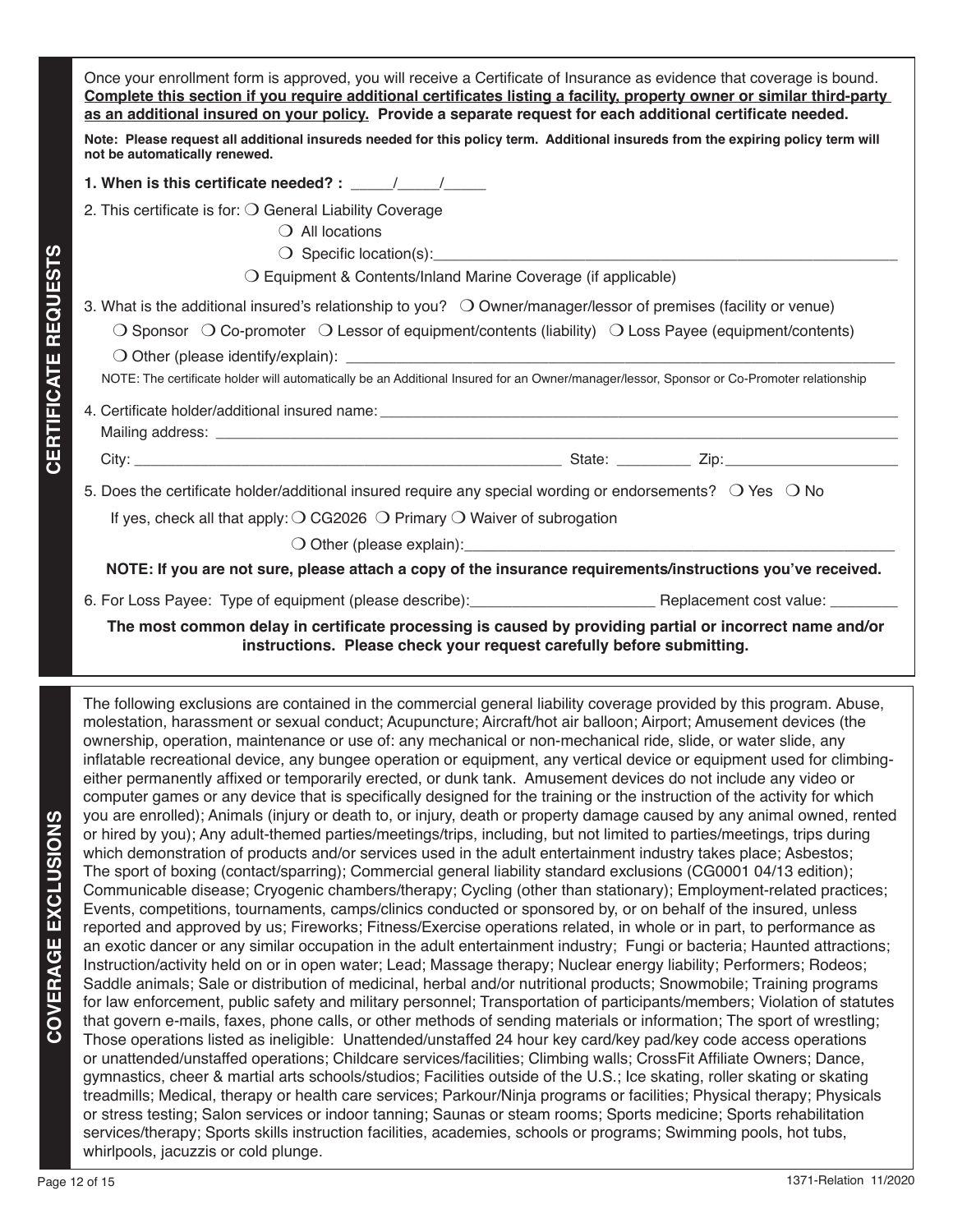## **Electronic Disclosure and Consent and Warranty PLEASE READ, COMPLETE #9 BELOW, AND SIGN BELOW**

## **Electronic Signature Disclosure and Consent**

The Electronic Signatures in Global and National Commerce Act (15 U.S.C. § 7001, et seq.) provides that a signature, contract or other record may not be denied legal effect, validity or enforceability solely because it is in electronic form or because an electronic signature was used in a transaction.

Relation Insurance Services (Relation), whether on its own behalf, and/or on behalf of an insurer and/or third parties, may utilize the internet, email, cloud services, digital storage, digital media or similar electronic means to transmit Policy Documents to its clients. This Agreement informs you of your rights when we are delivering and you are receiving such documents from us electronically.

- 1. I hereby voluntarily consent to proceeding with this transaction, and all subsequent actions related to this transaction, electronically.
- 2. I understand that further documents relating to this insurance purchased through Relation, including but not limited to correspondence, communications, confirmations, requests for premium payments and policy documents, may, to the extent permitted by law, be transmitted by electronic means to me, including by e-mail sent to the e-mail address I have provided as part of this transaction and/or my on-line registration. I consent to such documents being provided to me electronically.
- 3. Notwithstanding paragraph 2, any notice of cancellation shall be sent to me by mailing to the address I have provided as part of my registration and/or application for insurance, or to such other address for which I have provided notice pursuant to the terms of the policy.
- 4. Any change or revision to the e-mail address or other electronic contact information which I have provided as part of this transaction and/or my on-line registration process shall be requested by me by faxing, emailing or by mailing a written notice to: Relation Insurance Services - Specialty Risk, Inc., P.O. Box 25936, Overland Park, KS 66225.
- 5. I understand that I have the right to obtain a paper copy of any electronic record provided to me pursuant to this transaction or any subsequent transaction involving my coverage by mailing a written request to the address provided in paragraph 4.
- 6. In order to access the electronic records provided, the following hardware and software are required: (a) a personal computer or other device through which Internet access is available, (b) an Internet connection, (c) an e-mail account with an Internet service provider, and (d) Adobe Acrobat Reader.
- 7. I understand that I have the right and option to withdraw my consent to the receipt of further electronic documents at any time by faxing, emailing or mailing a written request to the address provided in paragraph 4. By withdrawing my consent to electronic delivery of documents I understand that I will receive a paper copy of future policy documentation.
- 8. Information relating to this transaction is subject to the terms of our privacy statement, a copy of which is provided at www.4RecSportsAndMore.com.
- 9. DOCUMENT DELIVERY. After this enrollment form is approved, you will receive a certificate of insurance showing evidence that coverage has been bound. When submitted through an insurance agent or broker, this coverage document will only be delivered to them. Additional certificate requests will be issued to the same person. Providing an email address in this application will be deemed consent to us to deliver documents and communication to you electronically.

| .<br>∝a∧<br>w<br>$\checkmark$ | attn: |  |
|-------------------------------|-------|--|
| $\cdot$<br>■ Mail tu.         | attn: |  |
|                               |       |  |

| <b>WARRANTY &amp;</b>  | If an agent: Check here to acknowledge you are signing on behalf of the named insured $\bigcirc$                                                                                                                                                                                                                                                                              | AGENTS: YOU MUST CONTINUE TO NEXT PAGE AND COMPLETE AGENT WARRANTY SECTION<br>Enrollments cannot be accepted unless this section is completed                                                                                                                                                                                                                                                                                                   |  |
|------------------------|-------------------------------------------------------------------------------------------------------------------------------------------------------------------------------------------------------------------------------------------------------------------------------------------------------------------------------------------------------------------------------|-------------------------------------------------------------------------------------------------------------------------------------------------------------------------------------------------------------------------------------------------------------------------------------------------------------------------------------------------------------------------------------------------------------------------------------------------|--|
|                        |                                                                                                                                                                                                                                                                                                                                                                               |                                                                                                                                                                                                                                                                                                                                                                                                                                                 |  |
|                        |                                                                                                                                                                                                                                                                                                                                                                               |                                                                                                                                                                                                                                                                                                                                                                                                                                                 |  |
|                        |                                                                                                                                                                                                                                                                                                                                                                               | Applicant or agent signature entertainment and a part of Date:                                                                                                                                                                                                                                                                                                                                                                                  |  |
|                        |                                                                                                                                                                                                                                                                                                                                                                               |                                                                                                                                                                                                                                                                                                                                                                                                                                                 |  |
|                        | the activities and operations for which coverage is not provided.                                                                                                                                                                                                                                                                                                             |                                                                                                                                                                                                                                                                                                                                                                                                                                                 |  |
|                        | jeopardize coverage. We reserve the right to decline/void any ineligible coverage.                                                                                                                                                                                                                                                                                            | I further acknowledge that, I have reviewed all information provided with this enrollment form and understand the exclusions which apply, as well as                                                                                                                                                                                                                                                                                            |  |
| <b>DISCLOSUR</b>       |                                                                                                                                                                                                                                                                                                                                                                               | the coverage term I will make arrangements to pay the additional premium. I understand that my book and records may be examined or audited by<br>the insurance company at any time during the coverage period and up to three years thereafter. Intentional misrepresentation or misreporting may                                                                                                                                               |  |
|                        | knowledge, all information provided is complete, true and correct.                                                                                                                                                                                                                                                                                                            | I am aware that the insurance company expects accurate reporting for my premium calculation, and should my figures exceed my estimates during                                                                                                                                                                                                                                                                                                   |  |
| п                      |                                                                                                                                                                                                                                                                                                                                                                               | Warranty and Disclosure Statement: I understand that the insurance company, in determining whether to provide insurance coverage, will rely<br>on the information contained in this form and all other information being submitted. I hereby warrant, represent and confirm that, to the best of my                                                                                                                                             |  |
|                        |                                                                                                                                                                                                                                                                                                                                                                               |                                                                                                                                                                                                                                                                                                                                                                                                                                                 |  |
|                        |                                                                                                                                                                                                                                                                                                                                                                               |                                                                                                                                                                                                                                                                                                                                                                                                                                                 |  |
|                        |                                                                                                                                                                                                                                                                                                                                                                               | If you DO NOT want to be emailed please check here and select your preferred method of document delivery. $\bigcirc$                                                                                                                                                                                                                                                                                                                            |  |
|                        | documents and communication to you electronically.                                                                                                                                                                                                                                                                                                                            | has been bound. When submitted through an insurance agent or broker, this coverage document will only be delivered to them. Additional<br>certificate requests will be issued to the same person. Providing an email address in this application will be deemed consent to us to deliver                                                                                                                                                        |  |
|                        |                                                                                                                                                                                                                                                                                                                                                                               | 9. DOCUMENT DELIVERY. After this enrollment form is approved, you will receive a certificate of insurance showing evidence that coverage                                                                                                                                                                                                                                                                                                        |  |
|                        | 8. Information relating to this transaction is subject to the terms of our privacy statement, a copy of which is provided at<br>www.4RecSportsAndMore.com.                                                                                                                                                                                                                    |                                                                                                                                                                                                                                                                                                                                                                                                                                                 |  |
|                        | 7. I understand that I have the right and option to withdraw my consent to the receipt of further electronic documents at any time by faxing, emailing<br>or mailing a written request to the address provided in paragraph 4. By withdrawing my consent to electronic delivery of documents I understand<br>that I will receive a paper copy of future policy documentation. |                                                                                                                                                                                                                                                                                                                                                                                                                                                 |  |
| IMPORTANT INFORMATION. | 6. In order to access the electronic records provided, the following hardware and software are required: (a) a personal computer or other device<br>through which Internet access is available, (b) an Internet connection, (c) an e-mail account with an Internet service provider, and<br>(d) Adobe Acrobat Reader.                                                         |                                                                                                                                                                                                                                                                                                                                                                                                                                                 |  |
|                        | subsequent transaction involving my coverage by mailing a written request to the address provided in paragraph 4.                                                                                                                                                                                                                                                             | 5. I understand that I have the right to obtain a paper copy of any electronic record provided to me pursuant to this transaction or any                                                                                                                                                                                                                                                                                                        |  |
|                        | Risk, Inc., P.O. Box 25936, Overland Park, KS 66225.                                                                                                                                                                                                                                                                                                                          | on-line registration process shall be requested by me by faxing, emailing or by mailing a written notice to: Relation Insurance Services - Specialty                                                                                                                                                                                                                                                                                            |  |
|                        |                                                                                                                                                                                                                                                                                                                                                                               | 4. Any change or revision to the e-mail address or other electronic contact information which I have provided as part of this transaction and/or my                                                                                                                                                                                                                                                                                             |  |
| PLEASE                 |                                                                                                                                                                                                                                                                                                                                                                               | 3. Notwithstanding paragraph 2, any notice of cancellation shall be sent to me by mailing to the address I have provided as part of my registration<br>and/or application for insurance, or to such other address for which I have provided notice pursuant to the terms of the policy.                                                                                                                                                         |  |
| READ                   | consent to such documents being provided to me electronically.                                                                                                                                                                                                                                                                                                                | 2. I understand that further documents relating to this insurance purchased through Relation, including but not limited to correspondence,<br>communications, confirmations, requests for premium payments and policy documents, may, to the extent permitted by law, be transmitted by<br>electronic means to me, including by e-mail sent to the e-mail address I have provided as part of this transaction and/or my on-line registration. I |  |
|                        |                                                                                                                                                                                                                                                                                                                                                                               | 1. I hereby voluntarily consent to proceeding with this transaction, and all subsequent actions related to this transaction, electronically.                                                                                                                                                                                                                                                                                                    |  |
| $\frac{D}{4}$          | By agreeing to proceed with this transaction, you acknowledge and consent to the following:                                                                                                                                                                                                                                                                                   |                                                                                                                                                                                                                                                                                                                                                                                                                                                 |  |
| NSIS                   | rights when we are delivering and you are receiving such documents from us electronically.                                                                                                                                                                                                                                                                                    |                                                                                                                                                                                                                                                                                                                                                                                                                                                 |  |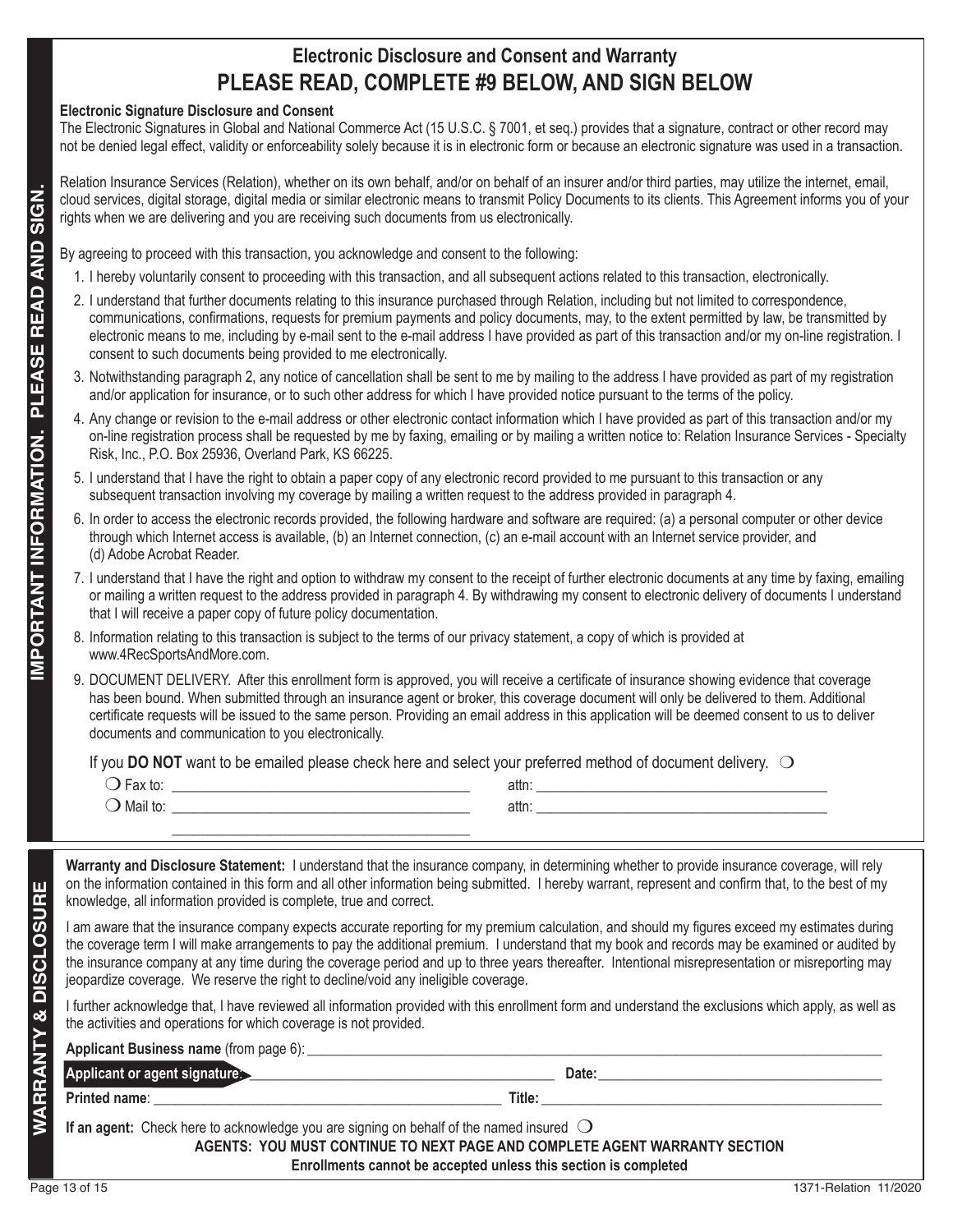## **AGENTS:**

Please complete the information below.

| Address                                                                                                                                                                                                                                                                                                                                                                                                                                                                                                                                                                                                                                                                                                                                                                                                                                                                                                                                                                                                                                                                                                                                                                                                                                                                                                                                                                                                                                                                                                                                                                                                                                                                                                                                                                                                                                                                                                                                                                                                                                                                                                                                                                                                                                                                                                                                                                                          | City<br>State<br>Zip                                                                                                                                                                                                                                                                                                                                                                                                                                                                                                                                                                                                                                                                                                                                                                                                                                                                                                                                                                                                                                                                                                                                                                                                                                                                                                                                                                                                                                                                                                                                                                                                                                                                                                                                                                                                                                                                                                                                                                                                                                                                                                                                                                                                                                                                                |
|--------------------------------------------------------------------------------------------------------------------------------------------------------------------------------------------------------------------------------------------------------------------------------------------------------------------------------------------------------------------------------------------------------------------------------------------------------------------------------------------------------------------------------------------------------------------------------------------------------------------------------------------------------------------------------------------------------------------------------------------------------------------------------------------------------------------------------------------------------------------------------------------------------------------------------------------------------------------------------------------------------------------------------------------------------------------------------------------------------------------------------------------------------------------------------------------------------------------------------------------------------------------------------------------------------------------------------------------------------------------------------------------------------------------------------------------------------------------------------------------------------------------------------------------------------------------------------------------------------------------------------------------------------------------------------------------------------------------------------------------------------------------------------------------------------------------------------------------------------------------------------------------------------------------------------------------------------------------------------------------------------------------------------------------------------------------------------------------------------------------------------------------------------------------------------------------------------------------------------------------------------------------------------------------------------------------------------------------------------------------------------------------------|-----------------------------------------------------------------------------------------------------------------------------------------------------------------------------------------------------------------------------------------------------------------------------------------------------------------------------------------------------------------------------------------------------------------------------------------------------------------------------------------------------------------------------------------------------------------------------------------------------------------------------------------------------------------------------------------------------------------------------------------------------------------------------------------------------------------------------------------------------------------------------------------------------------------------------------------------------------------------------------------------------------------------------------------------------------------------------------------------------------------------------------------------------------------------------------------------------------------------------------------------------------------------------------------------------------------------------------------------------------------------------------------------------------------------------------------------------------------------------------------------------------------------------------------------------------------------------------------------------------------------------------------------------------------------------------------------------------------------------------------------------------------------------------------------------------------------------------------------------------------------------------------------------------------------------------------------------------------------------------------------------------------------------------------------------------------------------------------------------------------------------------------------------------------------------------------------------------------------------------------------------------------------------------------------------|
|                                                                                                                                                                                                                                                                                                                                                                                                                                                                                                                                                                                                                                                                                                                                                                                                                                                                                                                                                                                                                                                                                                                                                                                                                                                                                                                                                                                                                                                                                                                                                                                                                                                                                                                                                                                                                                                                                                                                                                                                                                                                                                                                                                                                                                                                                                                                                                                                  |                                                                                                                                                                                                                                                                                                                                                                                                                                                                                                                                                                                                                                                                                                                                                                                                                                                                                                                                                                                                                                                                                                                                                                                                                                                                                                                                                                                                                                                                                                                                                                                                                                                                                                                                                                                                                                                                                                                                                                                                                                                                                                                                                                                                                                                                                                     |
|                                                                                                                                                                                                                                                                                                                                                                                                                                                                                                                                                                                                                                                                                                                                                                                                                                                                                                                                                                                                                                                                                                                                                                                                                                                                                                                                                                                                                                                                                                                                                                                                                                                                                                                                                                                                                                                                                                                                                                                                                                                                                                                                                                                                                                                                                                                                                                                                  |                                                                                                                                                                                                                                                                                                                                                                                                                                                                                                                                                                                                                                                                                                                                                                                                                                                                                                                                                                                                                                                                                                                                                                                                                                                                                                                                                                                                                                                                                                                                                                                                                                                                                                                                                                                                                                                                                                                                                                                                                                                                                                                                                                                                                                                                                                     |
|                                                                                                                                                                                                                                                                                                                                                                                                                                                                                                                                                                                                                                                                                                                                                                                                                                                                                                                                                                                                                                                                                                                                                                                                                                                                                                                                                                                                                                                                                                                                                                                                                                                                                                                                                                                                                                                                                                                                                                                                                                                                                                                                                                                                                                                                                                                                                                                                  |                                                                                                                                                                                                                                                                                                                                                                                                                                                                                                                                                                                                                                                                                                                                                                                                                                                                                                                                                                                                                                                                                                                                                                                                                                                                                                                                                                                                                                                                                                                                                                                                                                                                                                                                                                                                                                                                                                                                                                                                                                                                                                                                                                                                                                                                                                     |
| I represent and warrant as an insurance producer that I currently maintain, and will maintain, all individual, corporate or agency licenses or<br>permits to conduct insurance business in the state coverage for this insured is being written. I further represent and warrant that I currently<br>maintain errors and omissions insurance with a minimum limit of \$1,000,000 for myself, my officers, and employees. If requested by us, I will<br>provide with reasonably satisfactory evidence of all of the above mentioned items.<br>I understand that agents do not have authority to issue binders or a certificate of insurance on behalf of this program.                                                                                                                                                                                                                                                                                                                                                                                                                                                                                                                                                                                                                                                                                                                                                                                                                                                                                                                                                                                                                                                                                                                                                                                                                                                                                                                                                                                                                                                                                                                                                                                                                                                                                                                            |                                                                                                                                                                                                                                                                                                                                                                                                                                                                                                                                                                                                                                                                                                                                                                                                                                                                                                                                                                                                                                                                                                                                                                                                                                                                                                                                                                                                                                                                                                                                                                                                                                                                                                                                                                                                                                                                                                                                                                                                                                                                                                                                                                                                                                                                                                     |
| <b>Agent signature:</b><br><u> 1989 - Johann John Stone, mars eta biztanleria (h. 1982).</u>                                                                                                                                                                                                                                                                                                                                                                                                                                                                                                                                                                                                                                                                                                                                                                                                                                                                                                                                                                                                                                                                                                                                                                                                                                                                                                                                                                                                                                                                                                                                                                                                                                                                                                                                                                                                                                                                                                                                                                                                                                                                                                                                                                                                                                                                                                     | Date: the contract of the contract of the contract of the contract of the contract of the contract of the contract of the contract of the contract of the contract of the contract of the contract of the contract of the cont                                                                                                                                                                                                                                                                                                                                                                                                                                                                                                                                                                                                                                                                                                                                                                                                                                                                                                                                                                                                                                                                                                                                                                                                                                                                                                                                                                                                                                                                                                                                                                                                                                                                                                                                                                                                                                                                                                                                                                                                                                                                      |
|                                                                                                                                                                                                                                                                                                                                                                                                                                                                                                                                                                                                                                                                                                                                                                                                                                                                                                                                                                                                                                                                                                                                                                                                                                                                                                                                                                                                                                                                                                                                                                                                                                                                                                                                                                                                                                                                                                                                                                                                                                                                                                                                                                                                                                                                                                                                                                                                  |                                                                                                                                                                                                                                                                                                                                                                                                                                                                                                                                                                                                                                                                                                                                                                                                                                                                                                                                                                                                                                                                                                                                                                                                                                                                                                                                                                                                                                                                                                                                                                                                                                                                                                                                                                                                                                                                                                                                                                                                                                                                                                                                                                                                                                                                                                     |
| <b>Applicable in AL</b><br>Any person who knowingly presents a false or fraudulent claim for payment of<br>a loss or benefit or who knowingly presents false information in an application<br>for insurance is guilty of a crime and may be subject to restitution fines or<br>confinement in prison, or any combination thereof.<br>Applicable in AR, LA, MD, RI and WV<br>Any person who knowingly (or willfully)* presents a false or fraudulent claim<br>for payment of a loss or benefit or knowingly (or willfully)* presents false<br>information in an application for insurance is guilty of a crime and may be<br>subject to fines and confinement in prison. *Applies in MD Only.<br><b>Applicable in CO</b><br>It is unlawful to knowingly provide false, incomplete, or misleading facts<br>or information to an insurance company for the purpose of defrauding or<br>attempting to defraud the company. Penalties may include imprisonment, fines,<br>denial of insurance and civil damages. Any insurance company or agent of an<br>insurance company who knowingly provides false, incomplete, or misleading<br>facts or information to a policyholder or claimant for the purpose of defrauding<br>or attempting to defraud the policyholder or claimant with regard to a settlement<br>or award payable from insurance proceeds shall be reported to the Colorado<br>Division of Insurance within the Department of Regulatory Agencies.<br><b>Applicable in DC</b><br>WARNING: It is a crime to provide false or misleading information to an insurer<br>for the purpose of defrauding the insurer or any other person. Penalties include<br>imprisonment and/or fines. In addition, an insurer may deny insurance benefits<br>if false information materially related to a claim was provided by the applicant.<br><b>Applicable in FL</b><br>Any person who knowingly and with intent to injure, defraud, or deceive<br>any insurer files a statement of claim or an application containing any false,<br>incomplete, or misleading information is guilty of a felony of the third degree.<br><b>Applicable in KY</b><br>Any person who knowingly and with intent to defraud any insurance company<br>or other person files an application for insurance containing any materially false<br>information or conceals, for the purpose of misleading, information concerning | <b>Applicable in NM</b><br>Any person who knowingly presents a false or fraudulent claim for payment<br>of a loss or benefit or knowingly presents false information in an application<br>for insurance is guilty of a crime and may be subject to civil fines and criminal<br>penalties.<br><b>Applicable in NJ</b><br>Any person who includes any false or misleading information on an application<br>for an insurance policy is subject to criminal and civil penalties.<br><b>Applicable in NY</b><br>Any person who knowingly and with intent to defraud any insurance company<br>or other person files an application for insurance or statement of claim<br>containing any materially false information, or conceals for the purpose of<br>misleading, information concerning any fact material thereto commits a<br>fraudulent insurance act, which is a crime, and shall also be subject to a civil<br>penalty not to exceed five thousand dollars and the stated value of the claim<br>for each such violation.<br><b>Applicable in OH</b><br>Any person who, with intent to defraud or knowing that he is facilitating a fraud<br>against an insurer, submits an application or files a claim containing a false or<br>deceptive statement is guilty of insurance fraud.<br><b>Applicable in OK</b><br>WARNING: Any person who knowingly, and with intent to injure, defraud or<br>deceive any insurer, makes any claim for the proceeds of an insurance policy<br>containing any false, incomplete or misleading information is guilty of a felony.<br><b>Applicable in PA</b><br>Any person who knowingly and with intent to defraud any insurance<br>company or other person files an application for insurance or statement of<br>claim containing any materially false information or conceals for the purpose<br>of misleading, information concerning any fact material thereto commits<br>a fraudulent insurance act, which is a crime and subjects such person to<br>criminal and civil penalties.<br><b>Applicable in OR</b><br>Any person who knowingly and with intent to defraud or solicit another to<br>any fact material thereto commits a fraudulent insurance act, which is a crime.<br>defraud the insurer by submitting an application containing a false statement |

| <b>Agent signature:</b> | Date |
|-------------------------|------|
|                         |      |

## **Applicable in AL**

#### **Applicable in AR, LA, MD, RI and WV**

#### **Applicable in CO**

#### **Applicable in DC**

#### It is a crime to knowingly provide false, incomplete or misleading information to an insurance company for the purpose of defrauding the company. Penalties (may)\* include imprisonment, fines and denial of insurance benefits. \*Applies in ME Only.

## **Applicable in NM**

#### **Applicable in NJ**

## **Applicable in NY**

#### **Applicable in OH**

#### **Applicable in OK**

#### **Applicable in OR**

## **Applicable in VA**